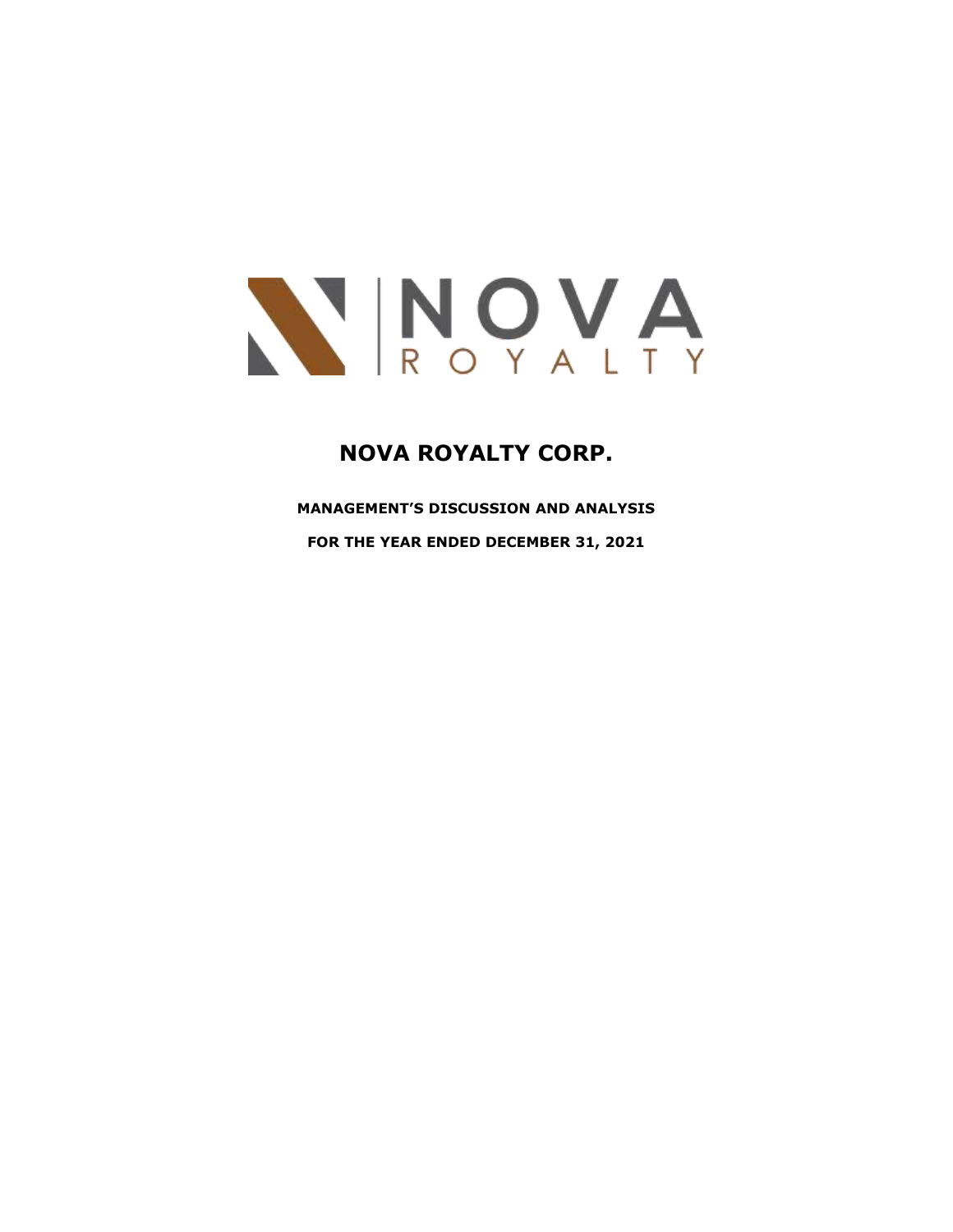## **GENERAL**

This management's discussion and analysis ("MD&A") for Nova Royalty Corp. (the "Company" or "Nova") is intended to help the reader understand the significant factors that have affected Nova's performance and such factors that may affect its future performance. This MD&A, which has been prepared as of April 27, 2022, should be read in conjunction with the Company's financial statements for the year ended December 31, 2021 and the related notes contained therewith. The Company reports its financial position, financial performance and cash flows in accordance with International Financial Reporting Standards ("IFRS") as issued by the International Accounting Standards Board ("IASB"). All dollar amounts included in the following MD&A are in Canadian dollars ("CAD") except where otherwise noted.

Additional information relevant to the Company's activities can be found on SEDAR at [www.sedar.com](http://www.sedar.com/) and on the Company's website at [www.NovaRoyalty.com](http://www.novaroyalty.com/)

# **COMPANY OVERVIEW**

Nova is a royalty and streaming company that is focused on acquiring copper and nickel metal purchase agreements, Net Smelter Return Royalties ("NSRs"), Gross Value Return Royalties ("GVRs"), Net Proceeds Royalties ("NPRs"), Net Profit Interests ("NPIs"), Gross Proceeds Royalties ("GPRs"), Gross Overriding Return Royalties ("GORs"), and nonoperating interests in mining projects that provide the right to the holder of a percentage of the gross revenue from metals produced from the project or a percentage of the gross revenue from metals produced from the project after deducting specified costs, if any, respectively. The Company's common shares are listed on the TSX Venture Exchange ("TSX-V") under the symbol "NOVR" and the OTCQB Venture Market ("OTCQB") under the symbol "NOVRF". The head office and principal address is 501: 543 Granville Street, Vancouver, British Columbia, Canada. Nova's focus on nickel and copper provides exposure to the generational shift from fossil fuels to clean energy and the broader electrification thesis.

In December 2019, a novel strain of coronavirus ("COVID-19") surfaced. Since March 2020, several measures have been implemented in Canada, Argentina, United States, and Chile, jurisdictions where the Company holds royalties and streams, in response to the increased impact from COVID-19. These measures, which include the implementation of travel bans, self-imposed quarantine periods, social distancing, and in some cases mine closures or suspensions, have caused material disruption to business globally. Global financial markets have experienced significant volatility. Governments and central banks have reacted with monetary and fiscal interventions designed to stabilize economic conditions. Uncertainties includes the duration, severity and scope of the outbreak and the measures taken by governments and businesses to contain the pandemic. While the impact of COVID-19 is expected to be temporary, the current circumstances are dynamic and the impact of COVID-19 on our business operations cannot be reasonably estimated at this time. The duration and impact on future production for our partner operators at their respective mining operations.

## **COMPANY HIGHLIGHTS**

During the year ended December 31, 2021 and subsequently, the Company:

- increased the number of royalties held by the Company to 21 through the acquisition of the following projects:
	- $\circ$  1.0% NSR on the Aranzazu copper-gold-silver mine in Mexico
	- $\circ$  1.0% NPR on the West Wall copper-gold-molybdenum project in Chile
	- o An additional 0.18% NSR on the Taca Taca copper-gold-molybdenum project in Argentina
	- o 0.98% NSR on the Vizcachitas copper project in Chile
	- $\circ$  0.135% NSR on the Copper World and Rosemont projects in Arizona, USA. Nova was also granted a Right of First Refusal in respect to an additional 0.540% NSR covering the same area as the 0.135% NSR
- recognized revenue of \$703,044 from its NSR interests, primarily related to the Aranzazu NSR;
- from inception to the date of this MD&A, the Company had distributed 2,033,900 common shares under the ATM Program (as defined below) at an average price of \$3.50 per share for gross proceeds of \$7,118,295, with aggregate commissions paid or payable to the agents of \$177,957, resulting in aggregate net proceeds of \$6,940,338; and
- issued 4,139,600 common shares pursuant to a prospectus supplement to the Company's final short form base shelf prospectus dated February 19, 2021 for gross proceeds of \$13,660,680 and with aggregate share issuance costs paid and/or accrued of \$912,807.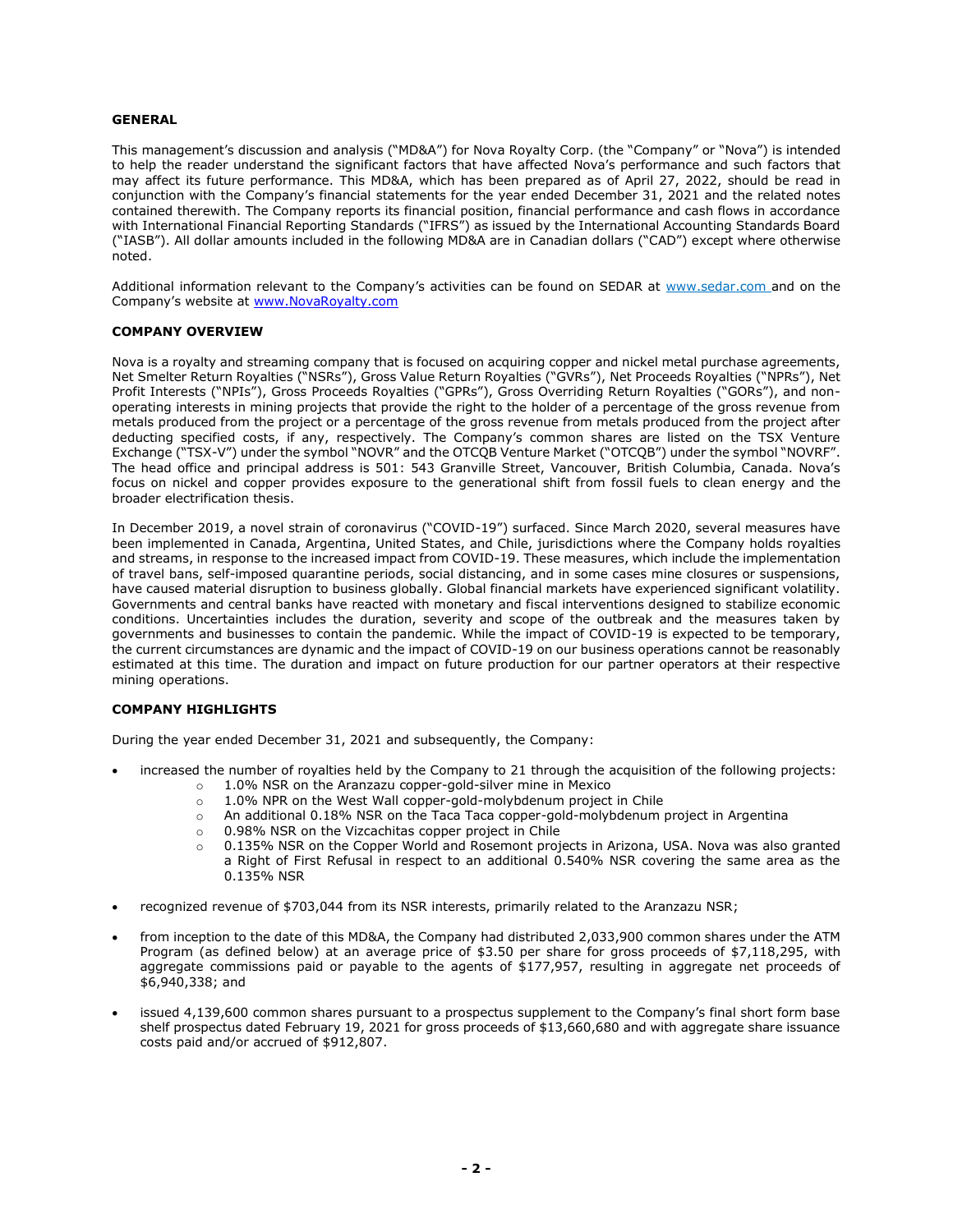# **SUMMARY OF ROYALTY INTERESTS**

Since incorporation in June 2018 to the date of this MD&A, the Company has acquired the following producing and development-stage royalty assets:

| <b>Property</b>    | Asset Owner(s) <sup>(1)</sup>           | Location   | <b>Metals</b> | <b>Type</b> | $Terms(2)$      |
|--------------------|-----------------------------------------|------------|---------------|-------------|-----------------|
| Taca Taca          | First Quantum                           | Argentina  | Cu-Au-Mo      | <b>NSR</b>  | 0.42%           |
| NuevaUnión         | Newmont (50%)/Teck Resources (50%)      | Chile      | Cu-Au         | <b>NSR</b>  | 2.0% Cu         |
| Copper World       | Hudbay Minerals Inc.                    | <b>USA</b> | Cu-Mo-Aa      | <b>NSR</b>  | $0.135\%^{(3)}$ |
| & Rosemont         |                                         |            |               |             |                 |
| West Wall          | Anglo American (50%)/Glencore PLC (50%) | Chile      | Cu-Au-Mo      | <b>NPR</b>  | $1.0\%$         |
| Aranzazu           | Aura Minerals Inc.                      | Mexico     | Cu-Au-Ag      | <b>NSR</b>  | $1.0\%$         |
| Dumont             | Waterton Global Resources Investments   | Canada     | Ni-Co         | <b>NSR</b>  | $2.0\%$         |
| Vizcachitas        | Los Andes Copper                        | Chile      | Cu-Mo         | <b>NSR</b>  | 0.98%           |
| <b>Twin Metals</b> | Antofagasta PLC                         | <b>USA</b> | Cu-Ni-PGM     | <b>NSR</b>  | 2.4% Cu-Ni      |

 $(1)$  100% ownership, unless otherwise stated

(2) NSR/NPR applicable on all metals, unless otherwise stated

 $(3)$  Nova was granted a Right of First Refusal in respect to an additional 0.540% NSR covering the same area as the 0.135% NSR on the Copper World & Rosemont properties.

# **Taca Taca Project**

Nova owns a 0.42% NSR on the Taca Taca copper-gold-molybdenum project, owned by First Quantum Minerals Ltd. ("First Quantum"; TSX: FM). This NSR is a part of a broader, existing 1.50% NSR on Taca Taca, where the remaining 1.08% is held by Franco-Nevada Corporation. Taca Taca is a porphyry copper-gold-molybdenum project located in northwestern Argentina in the Puna (Altiplano) region of Salta Province, approximately 55 kilometers east of the Chilean border and 90 kilometers east of Escondida, the world's largest copper mine. The project is located 10 kilometers from the railway line that connects Salta with Antofagasta with previous studies showing available local power and water sources for the operation of the project.

On November 30, 2020, First Quantum published a new NI 43-101 Technical Report on Taca Taca, which was subsequently updated in March 2021 to include additional financial disclosure. The report documented an updated Mineral Resource model and a maiden Mineral Reserve estimate of 7.7 million tonnes of contained copper, derived from an open pit mine design and plan which contemplates processing throughput of up to 60 million tonnes per annum through a conventional flotation circuit with a mine life of approximately 32 years. The recovered copper reaches a peak of approximately 275,000 tonnes per annum within the first ten years of operations. The primary Environmental and Social Impact Assessment ("ESIA") for the project, which covers the principal proposed project sites, was submitted to the Secretariat of Mining of Salta Province in 2019.

First Quantum is continuing pre-development and feasibility activities at Taca Taca. Taca Taca is envisaged to have a similar mine design and plant configuration as First Quantum's other large throughput mines, such as Sentinel, Cobre Panama, and the planned S3 expansion at Kansanshi, which will allow First Quantum to leverage continuous learnings from the design and execution of these operations in the development of Taca Taca. During the second quarter of 2021, First Quantum submitted two environmental permits regarding key infrastructure at Taca Taca. The primary Environmental and Social Impact Assessment ("ESIA") for Taca Taca was submitted to the Secretariat of Mining of Salta Province in 2019 and approval of the ESIA is anticipated in late 2022. First Quantum expects to continue permitting work at Taca Taca during 2022, in addition to engaging with government regarding key aspects of an administrative and fiscal regime for investment into Argentina. $<sup>1</sup>$ </sup>

As of December 31, 2021, First Quantum last reported proven & probable mineral reserves at Taca Taca of 1,758.5 million tonnes at 0.44% Copper, 0.09 g/t gold, and 0.012% molybdenum<sup>2</sup>.

# **NuevaUnión Project**

Nova owns a 2.0% NSR on the NuevaUnión project in Chile, which is a 50-50 joint venture between Teck Resources Limited ("Teck"; TSX: TECK.A and TECK.B) and Newmont Corporation ("Newmont"; NYSE: NEM). The NSR is on a portion of the project that relates to copper revenues from the Cantarito Claim within the La Fortuna deposit. Teck previously guided to completion of a Feasibility Study in Q1 2020. The joint venture is currently engaged in review of study results and assessment of optimization opportunities, which is expected to continue in 2022.

<sup>1</sup> *Source: First Quantum Minerals 2021 Annual Report, Capital Markets Day Presentation dated January 2022, and Capital Markets Day Call Transcript, dated Tuesday, January 18, 2022.*

<sup>2</sup> *Source: First Quantum Amended and Restated Technical Report NI 43-101 dated March 30, 2021.*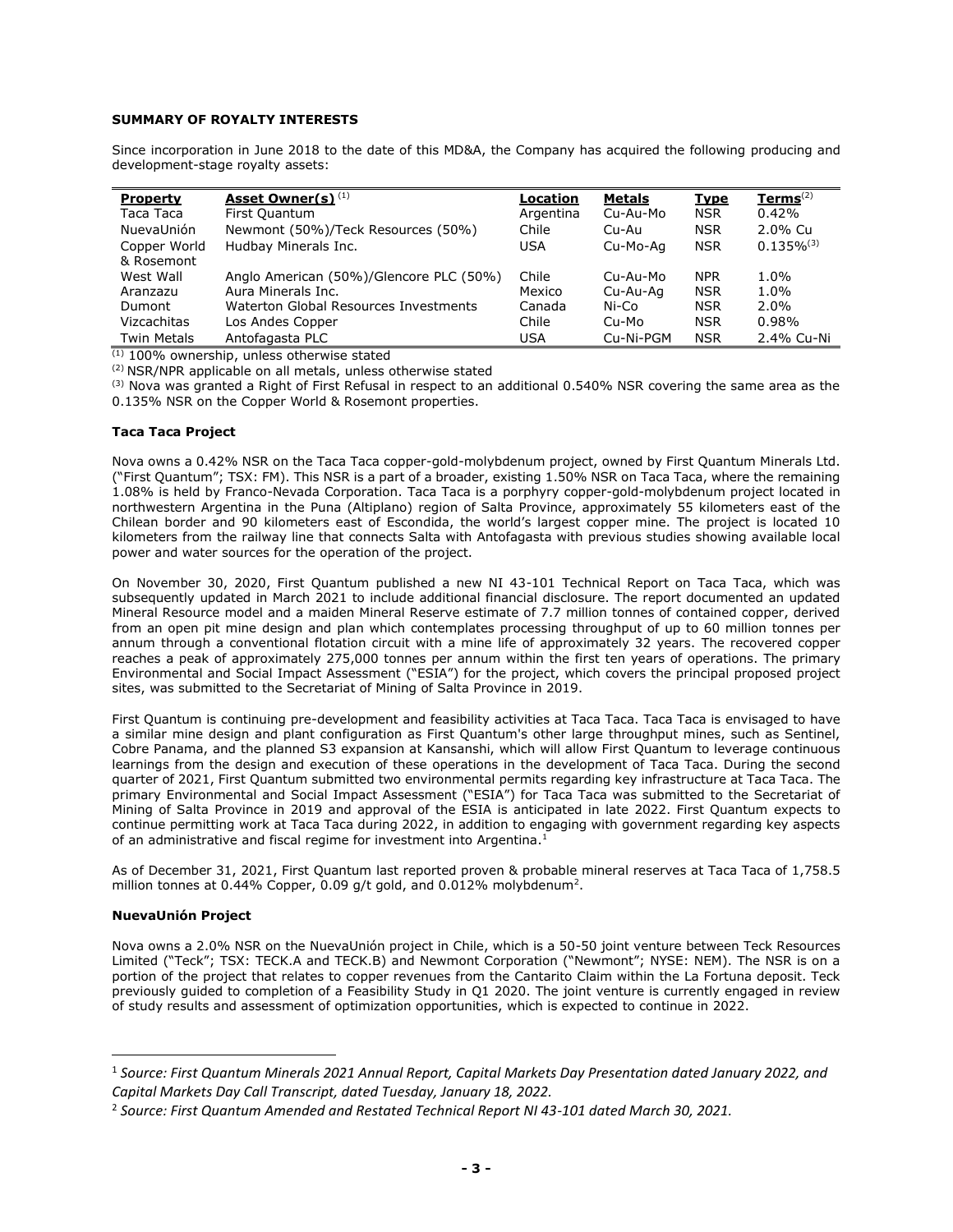As of December 31, 2021, Teck last reported proven & probable reserves at the La Fortuna deposit of 682.2 million tonnes at 0.51% copper and 0.47 g/t gold.

# **Copper World & Rosemont Projects**

In February 2022, Nova acquired a 0.135% NSR on the Copper World and Rosemont copper projects in Arizona, USA, (the "Copper World & Rosemont Royalty") owned by Hudbay Minerals Inc. ("Hudbay"; TSX: HBM and NYSE: HBM). Nova was also granted a Right of First Refusal ("ROFR") in respect to an additional 0.540% NSR covering the same area as the Copper World & Rosemont Royalty. The Copper World & Rosemont Royalty covers all metals, including copper, molybdenum, silver, and gold extracted from the majority of mining claims covering Copper World and Rosemont. Specifically, 132 patented claims (all the patented claims associated with Copper World and Rosemont), 603 unpatented claims, and one parcel of fee associated land are covered by the Copper World & Rosemont Royalty.

Copper World is 100% owned by Hudbay and is comprised of seven newly discovered deposits located predominantly on patented mining claims adjacent to Rosemont in Pima County, Arizona, USA. Hudbay has defined seven deposits at Copper World hosting both oxide and sulphide mineralization over a seven-kilometre strike, potentially amenable to heap leach and floatation processing methods, respectively. Drilling also identified significant high-grade, near surface mineralization with the potential to form part of a low-cost copper operation located primarily on public land.<sup>3</sup> Considerable potential synergies exist between Copper World and Rosemont. Hudbay expects to reflect preliminary expectations of these synergies in a preliminary economic assessment ("PEA") of Copper World, which Hudbay expects to complete in H1 2022. Hudbay is also planning to advance a pre-feasibility study ("PFS") in H2 2022, following completion of the PEA. <sup>4</sup>

As of December 31, 2021, Hudbay last reported indicated resources at Copper World of 272 million tonnes at 0.36% copper, 90 g/t molybdenum and 1.79 g/t silver and inferred resources at Copper World of 142 million tonnes at 0.36% copper, 83 g/t molybdenum and 2.44 g/t silver.  $5$ 

Rosemont is a copper-molybdenum-silver deposit located in Pima County, Arizona, USA, owned 100% by Hudbay. In March 2017, Hudbay published a positive feasibility study for Rosemont and was advancing the project towards production. However, in July 2019, the US District Court for Arizona issued an unprecedented ruling that vacated the Final Record of Decision issued by the US Forest Service and resulted in the suspension of construction activities at Rosemont. Hudbay and the US Government have appealed the ruling to the US 9th Circuit Court of Appeals while Hudbay evaluates the next steps for Rosemont.<sup>6</sup> Once in production, Rosemont has the potential to be the third largest copper mine in the US.<sup>7</sup> The 2017 feasibility study for Rosemont contemplated an initial 19-year mine life with average annual copper production of 127kt at a cash cost of \$1.14/lb Cu for the first 10 years.<sup>8</sup>

As of December 31, 2021, Hudbay last reported proven and probable reserves at Rosemont of 537.1 million tonnes at 0.44% copper, 116 g/t molybdenum and 4.57 g/t silver.<sup>9</sup>

## **West Wall Project**

In June 2021, Nova acquired rights to a 1.0% NPR on the West Wall copper-gold-molybdenum project, owned by a 50-50 joint venture between Anglo American PLC ("Anglo American"; LSE: AAL) and Glencore PLC ("Glencore"; LSE: GLEN). Cash consideration of US\$4,200,000 was paid on closing of the acquisition on June 18, 2021.

Under the terms of the West Wall acquisition, Sociedad Minera Auromín Limitada ("Auromín") assigned the Company all of the rights granted to Auromín (the "Participation"), as defined in a Participation Agreement between Auromín and a subsidiary of Anglo American, concerning West Wall and other mining tenements established as designated areas in the surrounding region ("Participation Agreement").

<sup>3</sup> *Source: press release titled "Hudbay Announces Initial Mineral Resource Estimate at Copper World" published by Hudbay Minerals Inc. dated December 15, 2021.*

<sup>4</sup> *Source: press release titled "Hudbay Announces Initial Mineral Resource Estimate at Copper World" published by Hudbay Minerals Inc. dated December 15, 2021.*

<sup>5</sup> *Source: Hudbay Minerals Inc. Annual Information Form for the year ended December 31, 2021.*

<sup>6</sup> *Source: Investor Presentation titled "Hudbay Investor Presentation December 2021".*

<sup>7</sup> *Source: Investor Presentation titled "Hudbay Investor Presentation December 2021". As per Wood Mackenzie's copper mine database for current producing copper assets in the United States and ranked by annual copper production.*

<sup>8</sup> *Source: NI 43-101 technical report titled "Rosemont Project, Pima County, Arizona, USA" prepared by Hudbay, dated March 30, 2017.*

<sup>9</sup> *Source: Hudbay Minerals Inc. Annual Information Form for the year ended December 31, 2021.*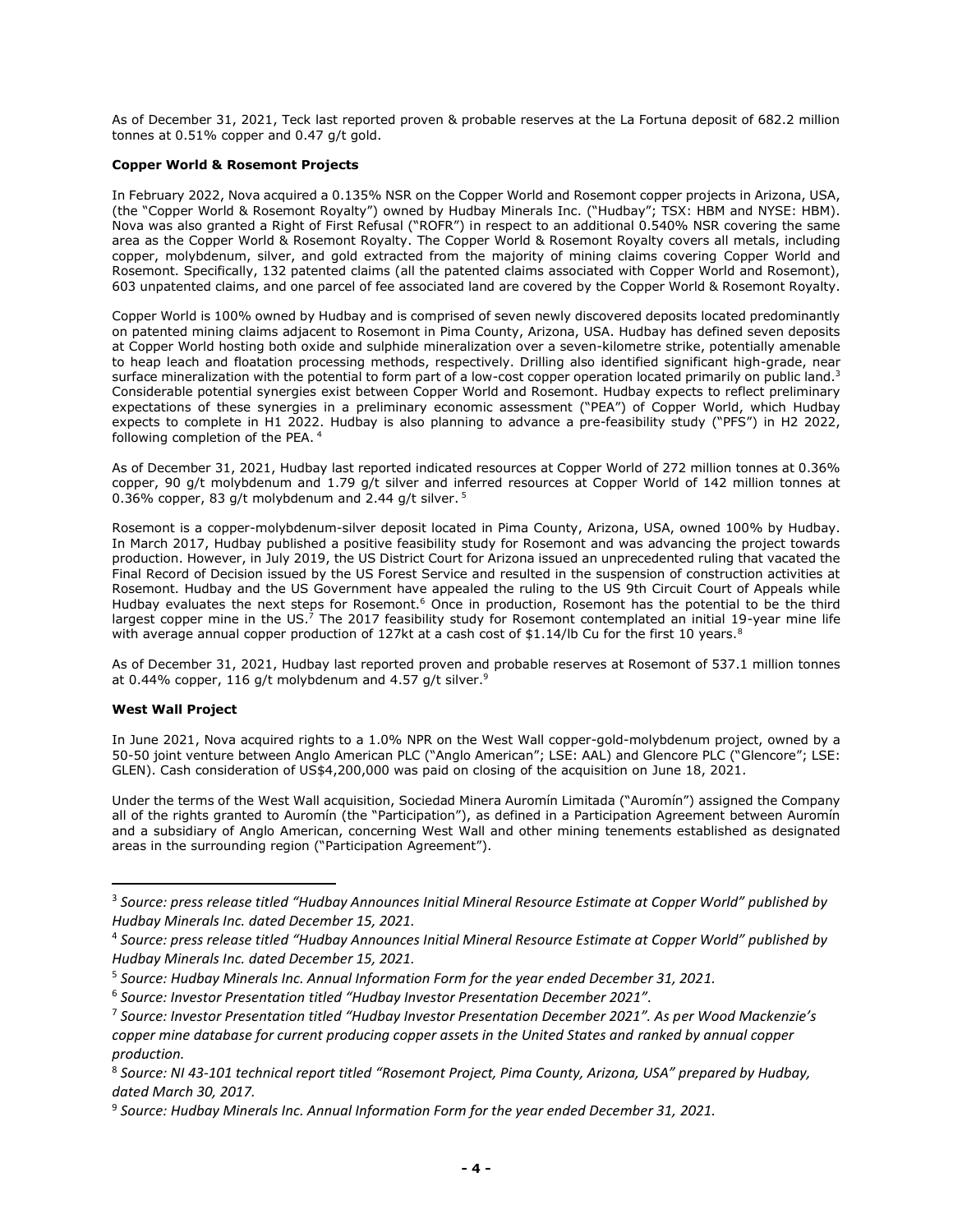The Participation Agreement provides that, upon the fulfillment of certain conditions, including Anglo American making a production decision at West Wall, a sociedad contractual minera ("SCM") will be incorporated, and into which the mining tenements corresponding to the project will be transferred. The owner of the Participation will be issued shares in the SCM, which will give such owner an 8.0% interest in the SCM. Subsequently, if one or more mines are brought into production for West Wall or another designated area, Anglo American will repurchase from the owner of the Participation the shares in the SCM that correspond to a 7.0% interest in the SCM for a predetermined price, leaving the owner of the Participation with a 1.0% interest in the SCM, which entitles the owner to a 1.0% net proceeds of production royalty from West Wall. A SCM will be similarly established for any other designated area within the scope of the Participation Agreement, giving the owner of the Participation the same rights as stated above with respect to such designated areas.

All payments resulting from the repurchase by Anglo American of the 7.0% interest in the SCM will be reimbursed in full to Auromín. The Company will retain sole ownership of 1.0% of the shares in the SCM, which entitle the owner of such shares to the 1.0% net proceeds of production royalty from the project or such other designated area, as the case may be, which will not be subject to repurchase by Anglo American.

As of December 31, 2021, Anglo American and Glencore last reported indicated resources at West Wall of 861 million tonnes at 0.51% copper, 0.009% molybdenum and 0.05 g/t gold and inferred resources at West Wall of 1,072 million tonnes at 0.42% copper, 0.006% molybdenum and 0.05 g/t gold $^{10}$ .

# **Aranzazu Mine**

In August 2021, Nova acquired a 1.0% NSR on the Aranzazu copper-gold-silver mine (the "Aranzazu Royalty") owned by Aura Minerals Inc. ("Aura"; TSX: ORA). Consideration of US\$8,000,000 cash and US\$1,000,000 in common shares of the Company was paid on upon closing of the acquisition.

Aranzazu is a copper-gold-silver deposit located within the Municipality of Concepcion del Oro in the State of Zacatecas, Mexico, approximately 250 kilometers to the southwest of the city of Zacatecas. The current mine at Aranzazu has been in operation since 1962, with documented evidence of mining in the area dating back nearly 500 years. Aura is the sole owner and operator of Aranzazu, having assumed ownership in 2010. In 2014, Aura closed the mine to re-engineer and re-develop various aspects of the operation. The mine reopened in 2018 and attained commercial production in December 2018, since which time Aura has continually improved the efficiency of the operation. The Aranzazu operation comprises an underground mine using long hole open stoping and an on-site plant, which produces copper concentrate with gold and silver by-product via conventional flotation processing.

Aura recently achieved a throughput expansion at Aranzazu, increasing capacity by approximately 30% to 100,000 tons per month. As a result of this expansion, Aranzazu hit record production in Q3 2021, achieving monthly average ore mined and processed of 103kt during the quarter. Aranzazu subsequently delivered another quarter of record production in Q4 2021. Aura disclosed that Aranzazu produced 13.3 Mlbs CuEq at cash costs of US\$1.29/lb CuEq during Q4 2021 and 45.9 Mlbs CuEq at cash costs of US\$1.56/lb CuEq for the year ended December 31, 2021.<sup>11</sup>

Nova is entitled to 1.0% of the net smelter returns on all products sold at Aranzazu, less certain allowable deductions, provided that the monthly average price per pound of copper, as quoted by the London Metals Exchange, equals or exceeds US\$2.00/lb. Aranzazu currently receives revenue from the sale of copper concentrate, including payment for gold and silver by-products, all of which is subject to the Aranzazu Royalty.

Nova expects to receive Aranzazu Royalty payments on a semi-annual basis in accordance with the terms of the Aranzazu Royalty. The seller of the Aranzazu Royalty was entitled to economic benefits on Aranzazu Royalty payments that accrued from July 1, 2021 up to August 27, 2021, the closing date of the Aranzazu acquisition. Nova fulfilled this obligation by paying approximately US\$200,000 in cash in addition to the US\$9.0 million purchase price paid for the Aranzazu Royalty on the closing date of the Aranzazu acquisition. Nova is entitled to receive 100% of the payments from the Aranzazu Royalty corresponding to the net smelter returns generated at Aranzazu following June 30, 2021.

As of December 31, 2021, Aura last reported proven and probable reserves at Aranzazu of 6.4 million tonnes at 1.38% copper, 0.97 g/t gold and 18.82 g/t silver.<sup>12</sup>

<sup>10</sup> *Source: Anglo American Ore Reserves and Mineral Resources Report 2021 and Glencore Reserves & Resource statement as at December 31, 2021.*

<sup>11</sup> *Source: Aura Management's Discussion and Analysis for the three months and year ended December 31, 2021.*

<sup>12</sup> *Source: Aura Annual Information Form for the year ended December 31, 2021.*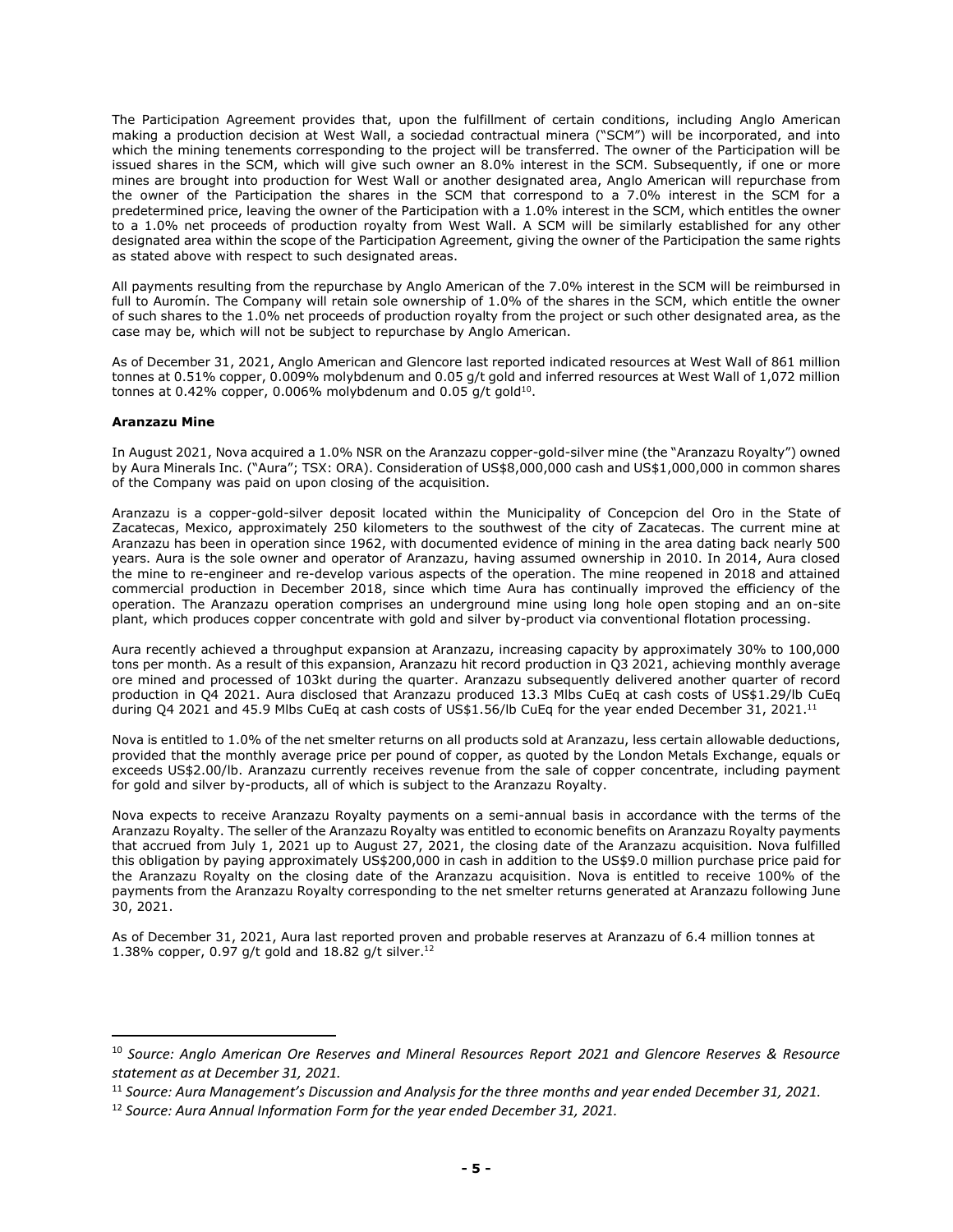# **Dumont Project**

Nova owns a 2.0% NSR on the Dumont nickel-cobalt project located in Quebec. The NSR is on a portion of the deposit, representing approximately 21% of the measured & indicated resources as of July 11, 2019. Dumont is wholly owned by Waterton Global Resource Investments, which on July 28, 2020, completed the buyout of the 28% interest of Karora Resources Inc. ("Karora"), for total consideration of up to \$48 million. In July 2019, Karora published proven and probable reserves of 1.028 billion tonnes grading 0.27% nickel and 107 ppm cobalt, measured resources of 372 million tonnes grading 0.28% nickel and 112 ppm cobalt and indicated resources of 1.293 billion tonnes grading  $0.26\%$  nickel and 106 ppm cobalt $^{13}$ .

# **Vizcachitas Project**

Nova owns a 0.98% NSR on the San Jose 1/3000 claim which represents approximately 50% of the project within the Vizcachitas copper-molybdenum porphyry project in Central Chile. Vizcachitas is 100% owned by Los Andes Copper ("LAC"; TSX-V: LA). In June 2019, Los Andes Copper completed a Preliminary Economic Assessment outlining a 45-year open-pit mine life at a throughput of 110,000 tonnes per day. The project is located in an area with developed infrastructure and is within 100 kilometers of three major operating mines, Los Pelambres owned by Antofagasta PLC (LSE: ANTO), Andina, owned by Codelco and Los Bronces, owned by Anglo American (LSE: AAL).

During 2021, LAC received all permits and permissions necessary to commence drilling activities at Vizcachitas, allowing LAC to undertake the drilling program needed to complete a Pre-Feasibility Study ("PFS"). LAC announced that additional drilling commenced at Vizcachitas on November 10, 2021.<sup>14</sup> In March 2022, LAC announced that sufficient drilling had been completed in order to provide an updated resource estimation and complete a PFS. LAC expects to publish an updated resource estimation for Vizcachitas in Q3 2022 with a PFS completed in Q4 2022.<sup>15</sup> Earlier in March 2022, LAC announced a plan to temporarily suspend the remaining drilling at Vizcachitas in response to a Second Environmental Court decree granting a preliminary injunction on LAC's drilling activities.<sup>16</sup> LAC is currently in the process of appealing the court decision, while proceeding with the updated resource estimate and PFS.

As of December 31, 2021, Los Andes last reported measured & indicated mineral resources at Vizcachitas of 1,284 million tonnes at 0.40% copper and 0.014% molybdenum<sup>17</sup>.

# **Twin Metals Project**

Nova owns a 2.4% NSR<sup>18</sup> on a portion of the Twin Metals copper-nickel-platinum group metals project, owned by Antofagasta PLC through its subsidiary, Twin Metals Minnesota ("TMM").

In September 2021, the United States Forest Service ("USFS") submitted an application to withdraw approximately 225,000 acres of land in the Superior National Forest from the scope of federal mineral leasing laws, subject to valid existing rights. In October 2021, the United States Bureau of Land Management ("BLM") rejected Twin Metals' Preference Right Lease Applications ("PRLAs") and Prospecting Permit Applications ("PPAs"). In January 2022, the United States Department of the Interior cancelled Twin Metals' MNES-1352 and MNES-1353 federal mineral leases. The PRLAs and federal mineral leases form a significant proportion of the mineral resources contained within Twin Metals' current project plan and, accordingly, it was determined that these events collectively represented an impairment trigger of the Company's royalty interest in the project.

<sup>13</sup> *Source: Dumont Feasibility Study Technical Report NI 43-101 dated July 11, 2019.*

<sup>14</sup> *Source: press release titled "Los Andes Copper Starts Additional Drilling Program at Vizcachitas Copper Project in Chile" published by Los Andes Copper Ltd. on November 10, 2021.*

<sup>15</sup> *Source: press release titled "Los Andes Copper Corporate Update" published by Los Andes Copper Ltd. on March 29, 2022.*

<sup>16</sup> *Source: press release titled "Los Andes Copper Announces Plan to Temporarily Suspend Drilling" published by Los Andes Copper Ltd. on March 21, 2022.*

<sup>17</sup> *Source: Los Andes Copper Technical Report NI 43-101 dated June 13, 2019.*

<sup>18</sup> *The total royalty payable is ½ of the U.S. Government royalty, which was most recently quoted at 4.8%. The U.S. government royalty is subject to change, which would change the royalty payable to Nova. The royalty currently payable to Nova is calculated in the following formula: 4.8% \* ½ \* 1/3 \* ore mined \* grade mined \* applicable prices of copper and nickel. The royalty is calculated on the basis of contained metal in ore by multiplying ore mined by the grade of the material – and does not subtract the usual deductions due to recoveries, payabilities, TC/RCs, and other applicable operating costs. The 1/3 multiplier in the royalty calculation formula is the mechanism by which those usual costs are captured.*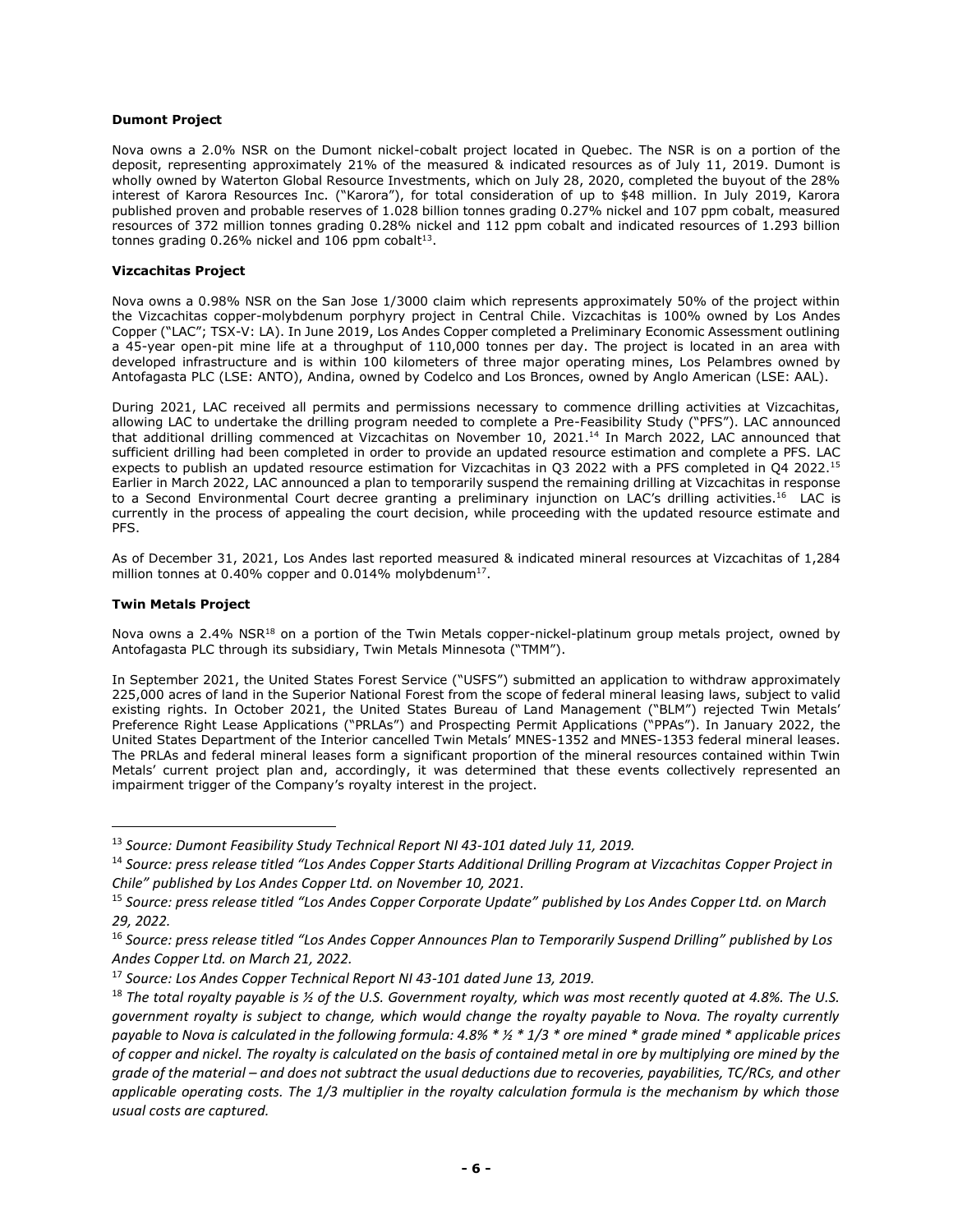Prior to the resulting impairment assessment being performed, as at December 31, 2021 the Company had capitalized acquisition and due diligence costs as royalty interests on the statement of financial position of \$2,661,221. The capitalized costs reflected the historical costs of acquiring the Twin Metals royalty interest and therefore did not reflect an estimate of the commercial potential of the project as at December 31, 2021.

The Company believes that Antofagasta has a valid legal right to the mining leases and a strong case to defend its legal rights. Although Antofagasta intends to pursue validation of those rights, considering the time and uncertainty related to any legal action to challenge the government decisions, a full impairment has been recognised as at December 31, 2021 in respect of the royalty interests previously capitalized.

As of December 31, 2021, Antofagasta last reported measured and indicated resources at the TMM Project of 1,293 million tonnes at 0.57% copper and 0.18% nickel.<sup>19</sup>

# **Exploration-Stage Royalties**

Nova owns exploration-stage royalties in multiple mineral camps in Canada, principally in Ontario and British Columbia. The Company will disclose additional information pertaining to the royalties as they show an increase in materiality to the Company's total value. Their listing appears below.

| <b>Property</b>                | <b>Asset Owner(s)</b>              | Location | Metals <sup>(1)</sup> | NSR %   |
|--------------------------------|------------------------------------|----------|-----------------------|---------|
| Janice Lake <sup>(2)</sup>     | Rio Tinto/Forum Energy JV (100%)   | Canada   | Cu-Aq                 | 1.0%    |
| Wollaston <sup>(2)</sup>       | Transition Metals Corp. (100%)     | Canada   | Cu-Aa                 | 1.0%    |
| Dundonald                      | Class 1 Nickel (100%)              | Canada   | Ni                    | 1.25%   |
| <b>Bancroft</b>                | Transition Metals Corp. (100%)     | Canada   | Ni-Cu-PGM             | 1.0%    |
| Maude Lake                     | Transition Metals Corp. (100%)     | Canada   | Ni-Cu-PGM             | 1.0%    |
| Saturday Night                 | Transition Metals Corp. (100%)     | Canada   | Ni-Cu-PGM             | 1.0%    |
| Copper King                    | Pacific Empire Minerals (100%)     | Canada   | Cu-Au                 | 1.0%    |
| Nub East                       | Pacific Empire Minerals (100%)     | Canada   | Cu-Au                 | 1.0%    |
| <b>NWT</b>                     | Pacific Empire Minerals (100%)     | Canada   | Cu-Au                 | 1.0%    |
| Pinnacle                       | Pacific Empire Minerals (100%)     | Canada   | Cu-Au                 | $1.0\%$ |
| Homathko                       | Transition Metals Corp. (100%)     | Canada   | Au                    | 1.0%    |
| Elephant Head $(3)$            | Canadian Gold Miner (100%)         | Canada   | Au                    | 1.0%    |
| West Matachewan <sup>(3)</sup> | Laurion/Canadian Gold Miner (100%) | Canada   | Au                    | 1.0%    |

(1) NSR applicable on all metals, unless otherwise stated

(2) Part of the Wollaston Copper Belt Exploration Royalties

(3) NSR subject to a buyback of 0.5% for \$750,000

# **CORPORATE UPDATES**

In January 2022, Mr. Greg DiTomaso was appointed Vice President, Investor Relations of the Company.

# **FINANCIAL CONDITION, LIQUIDITY, AND CAPITAL RESOURCES**

The Company considers items included in shareholders' equity as capital. The Company's objective when managing capital is to safeguard the Company's ability to continue as a going concern, so that it can continue to provide returns for shareholders and benefits for other stakeholders.

As at December 31, 2021, the Company had a cash balance and working capital deficit of \$962,745 and \$313,563 (2020: \$5,400,687 and working capital \$1,793,227), respectively. Cash decreased due to cash used in operating and investing activities of \$4,494,744 (2020: \$1,489,508) and \$29,889,705 (2020: \$18,084,304), respectively, partially offset by cash provided by financing activities of \$29,982,021 (2020: \$24,817,142). Cash provided by financing activities primarily related to the issuance of common shares and the convertible loan facility, while cash used in investing activities primarily related to the acquisitions of royalty interests.

In February 2021, all principal and interest related to the initial advance on the Company's convertible debt financing was converted into 3,535,691 common shares. The Company received an additional \$5,000,000 in convertible debt financing with a conversion price of \$5.67 per common share, based on a 20% premium above the 30-day VWAP of Nova's common shares on the TSX-V on the date of issuance. Concurrently, the Company entered into an amended and restated convertible debt agreement, which increased the remaining funds available under the loan facility from \$4,500,000 to a total of \$20,000,000. As at December 31, 2021, there was \$20,000,000 available to the Company remaining on the loan facility. As at the date of this MD&A, there was \$18,500,000 available to the Company remaining on the loan facility, which accrues a standby charge of 1.5% per annum.

*<sup>19</sup> Source: Antofagasta PLC 2021 Annual Report.*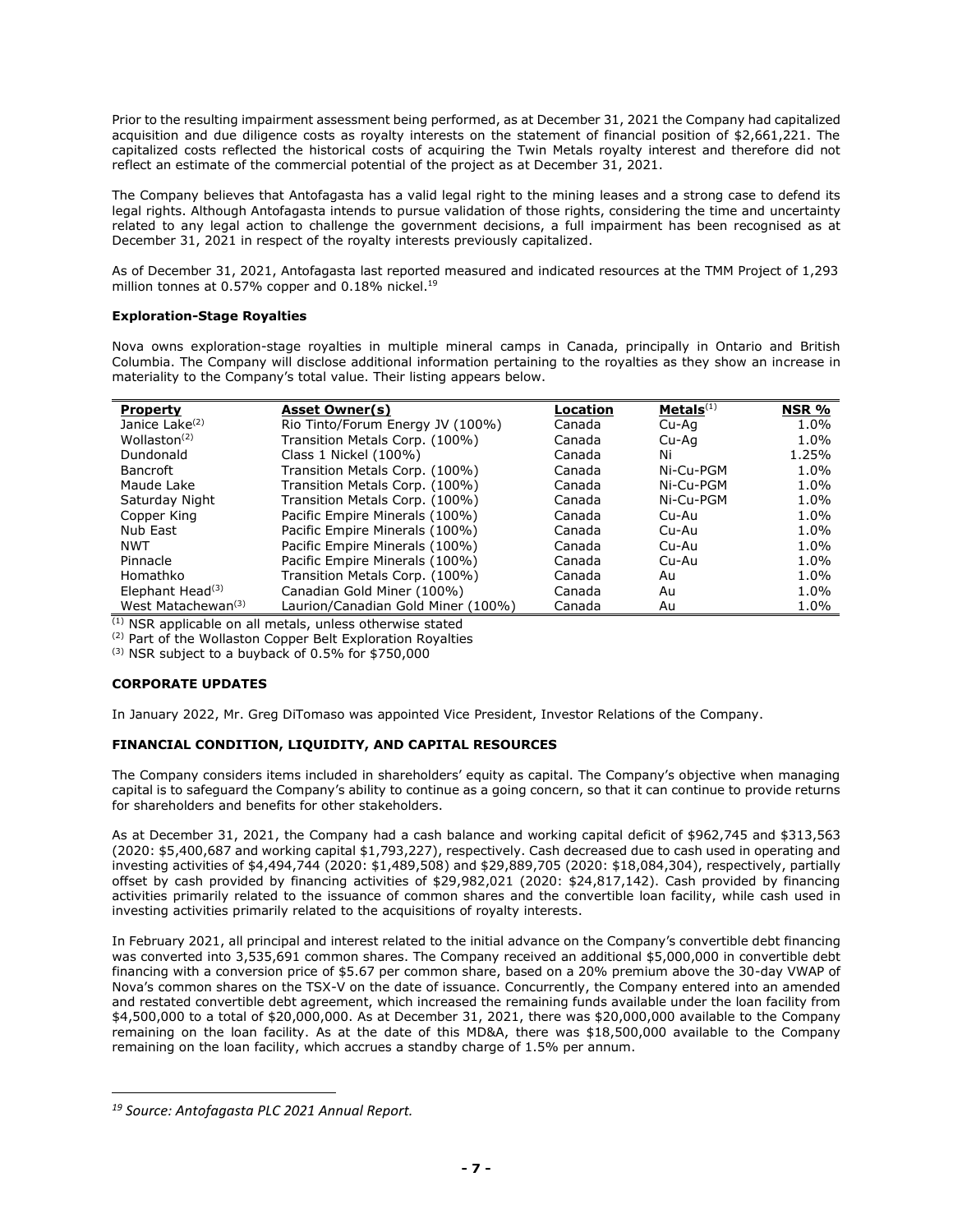See "Risks and Uncertainties" and "Forward looking statements" in this MD&A for risks related to the Company's expectations and ability to obtain sources of funding. There has been no change in approach to managing capital in the past twelve months and management believes it will have sufficient working capital to undertake its current business and the budgets associated with those plans for the next twelve months.

Management of cash balances is based on internal investment guidelines. Cash is deposited with major Canadian financial institutions. Cash required for immediate operations is held in a chequing account and excess funds may be invested in accordance with the Company's capital resource objectives.

## **At-the-market equity program**

In February 2021, the Company established an at-the-market ("ATM") equity program. Under the ATM equity program, the Company may distribute up to \$25,000,000 in common shares of the Company (the "Offered Shares"). The Offered Shares will be sold by the Company, through the agents, to the public from time to time, at the Company's discretion, at the prevailing market price at the time of sale. The net proceeds from the ATM equity program will be used to finance the future purchase of royalties and streams and for general working capital purposes. The distribution agreement between the Company and its agents may be terminated at any time by the Company or the agents and if not so terminated will terminate upon the earlier of (a) the date that the aggregate gross sales proceeds of the Offered Shares sold under the ATM equity program reaches the aggregate amount of \$25,000,000; or (b) November 1, 2022. For additional details about the ATM equity program, please see the press release by the Company dated February 26, 2021 and available on SEDAR at [www.sedar.com.](http://www.sedar.com/)

For the year ended December 31, 2021, the Company had distributed 1,879,300 common shares under the ATM Program at an average price of \$3.50 per share for gross proceeds of \$6,591,456, with aggregate commissions paid or payable to the agents of \$164,786, resulting in aggregate net proceeds of \$6,426,669.

# **Operating activities**

Cash used in operating activities was \$4,494,744 (2020: \$1,489,508) for the year ended December 31, 2021 and represents expenditures primarily on general and administrative expenses for both periods.

## **Investing activities**

Cash used in investing activities for the year ended December 31, 2021 was \$29,889,705 compared to \$18,084,304 during the comparative period. Cash used in investing activities is highly dependent on the timing and acquisition of royalty interests.

## **Financing activities**

Cash provided by financing activities for the year ended December 31, 2021 was \$29,982,021 (2020: \$24,817,142) which consisted of \$26,820,550 (2020: \$22,995,632) from the issuance of common shares from financings and exercise of stock options and share purchase warrants, less \$1,534,213 (2020: \$1,313,559) in share issuance costs. The Company received \$4,703,939 (2020: \$3,135,069) net of transaction costs on the issuance of convertible debt.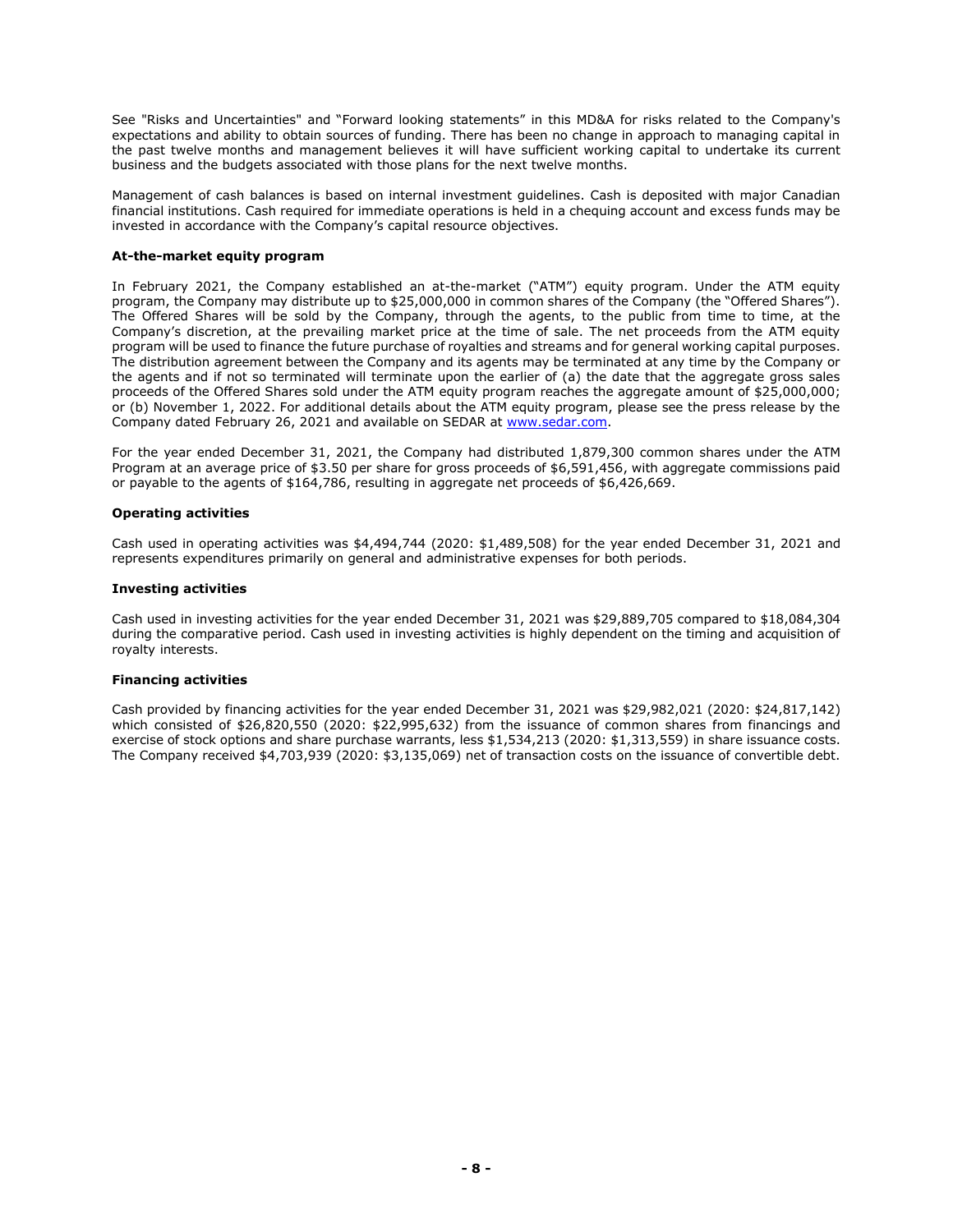# **RESULTS OF OPERATIONS AND SELECTED FINANCIAL INFORMATION**

## **Summary of quarterly results**

The following table provides selected interim financial information for the applicable past quarters leading up to year ended December 31, 2021.

|                                                    | December 31   | September 30  | June 30     | March 31    |
|----------------------------------------------------|---------------|---------------|-------------|-------------|
| For the three months ended                         | 2021          | 2021          | 2021        | 2021        |
| Revenue                                            | \$<br>517,076 | \$<br>181,900 | \$<br>1,995 | \$<br>2.073 |
| General and administrative expenses <sup>(1)</sup> | 1,361,152     | 694,222       | 687,600     | 640,683     |
| Share-based payments                               | 1,247,044     | 796,766       | 547,136     | 295,434     |
| Net loss for the period                            | 5,244,180     | 1,676,971     | 1,353,220   | 1,149,893   |
| Loss per share: basic and diluted                  | 0.06          | 0.02          | 0.02        | 0.02        |
|                                                    |               |               |             |             |
|                                                    | December 31   | September 30  | June 30     | March 31    |
| For the three months ended                         | 2020          | 2020          | 2020        | 2020        |
| Revenue                                            | \$<br>2,063   | \$            | \$          | \$          |
| General and administrative expenses <sup>(1)</sup> | 1,184,881     | 421,152       | 267,249     | 150,166     |
| Share-based payments                               | 101,835       | 588,595       | 153,594     | 517,325     |
| Net loss for the period                            | 1,371,875     | 1,036,271     | 472,590     | 540,253     |
| Loss per share: basic and diluted                  | 0.03          | 0.04          | 0.02        | 0.02        |

(1) Excludes share-based payments

The Company's net loss varies mainly due to the level of operations activities and due diligence undertaken on new prospects, as well as the timing of share-based payments.

# **FINANCIAL RESULTS**

## **For the three months ended December 31, 2021**

For the three months ended December 31, 2021, the Company incurred a net loss of \$5,244,180 (2020: \$1,371,875). The loss for the quarter was comprised of royalty revenue of \$517,076 (2020: \$2,063), depletion expense of \$294,105 (2020: \$Nil), general and administration expenditures of \$1,361,152 (2020: \$1,184,881), share-based payments of \$1,247,044 (2020: \$101,835), interest expense on convertible debenture of \$210,298 (2020: \$90,598), impairment of royalty interest of \$2,661,221 (2020: \$nil) and deferred income tax expense of \$3,875 (2020: \$46,808 recovery). Some items to note include the following:

- revenue from royalty interests of \$517,076 primarily related to the revenue from the Aranzazu NSR;
- professional fees of \$94,487 (2020: \$203,197), where the decrease was related to the Company's focus on completing its listing on the TSX Venture Exchange during the comparative period;
- impairment of royalty interest related to the Company's Twin Metals royalty as described above; and
- interest expense on convertible debenture of \$210,128 (2020: \$90,598), where the increase was as a result of a larger principal balance of convertible debenture over the comparative period.

# **SELECTED ANNUAL FINANCIAL RESULTS**

|                                                    | December 31 |           |  | December 31 | December 31 |         |
|----------------------------------------------------|-------------|-----------|--|-------------|-------------|---------|
|                                                    |             | 2021      |  | 2020        |             | 2019    |
| Revenue                                            |             | 703,044   |  | 2,063       |             | 5,000   |
| General and administrative expenses <sup>(1)</sup> |             | 3,383,657 |  | 2,023,448   |             | 492,254 |
| Share-based payments                               |             | 2,886,380 |  | 1,361,349   |             | 438,604 |
| Net loss for the period                            |             | 9,424,264 |  | 3,420,989   |             | 927,440 |
| Loss per share: basic and diluted                  |             | 0.12      |  | 0.11        |             | 0.04    |

 $(1)$  Excludes share-based payments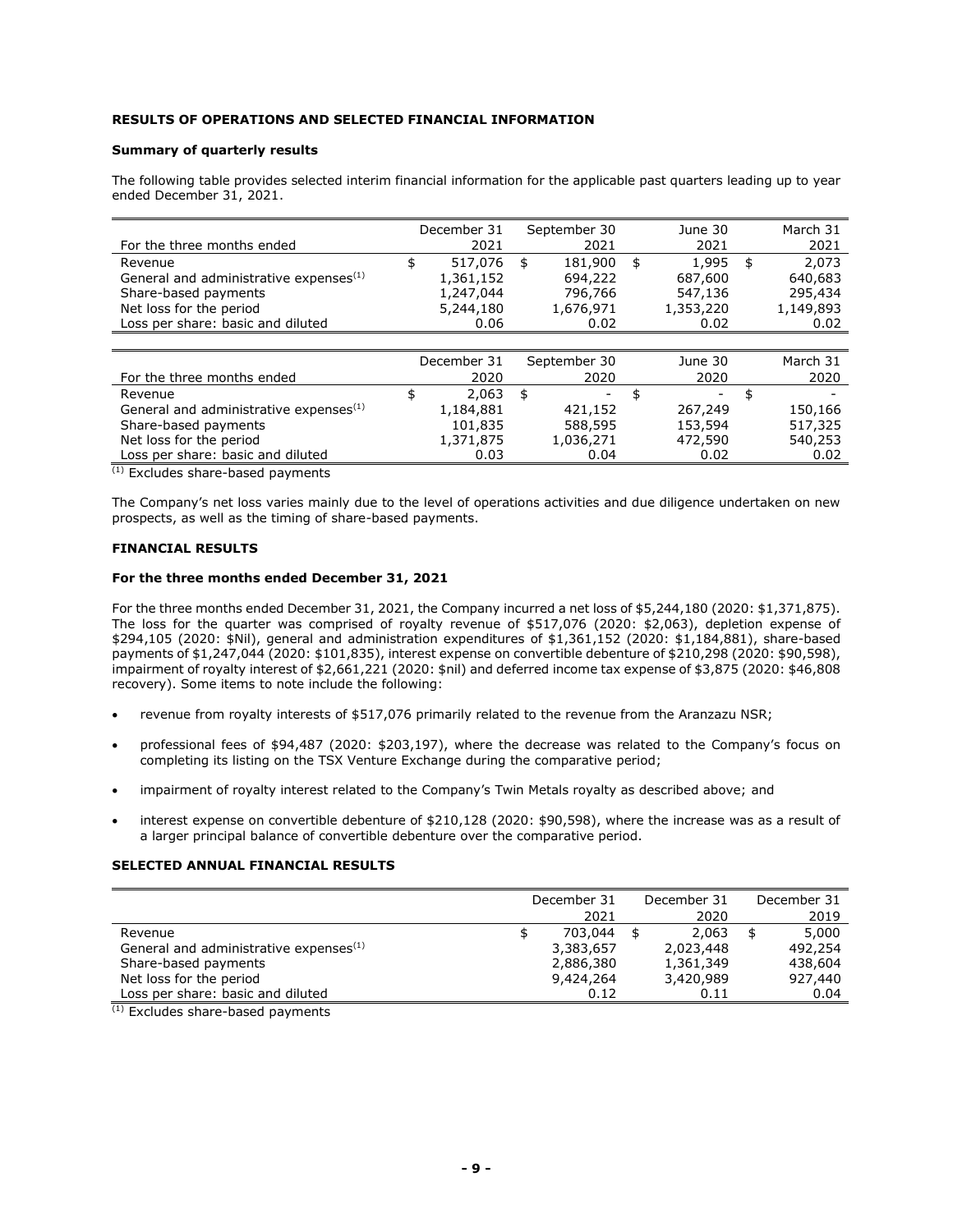For the year ended December 31, 2021, the Company incurred a net loss of \$9,424,264 (2020: \$3,420,989). The loss for the period was comprised of royalty revenue of \$703,044 (2020: \$2,063), depletion expense of \$395,829 (2020: \$Nil), general and administration expenditures of \$3,383,657 (2020: \$2,023,448), share-based payments of \$2,886,380 (2020: \$1,361,349), interest expense on convertible debenture of \$838,036 (2020: \$90,598), impairment of royalty interest of \$2,661,221 and deferred income tax recovery of \$8,553 (2020: \$46,808). Some items to note include the following:

- revenue from royalty interests of \$703,044 primarily related to the revenue from the Aranzazu NSR from the closing date of the acquisition (August 27, 2021) to December 31, 2021;
- consulting fees during the year-ended December 31, 2021 were \$2,023,770 (2020: \$1,264,547), where the increase over the comparative period was related to increased activities related to the Company's royalty acquisition activities (such as ongoing review and management of a growing royalty portfolio and review of potential acquisition targets) and director and management fees;
- interest expense on convertible debenture of \$838,036 (2020: \$90,598), where the increase was as a result of a larger principal balance of convertible debenture over the comparative period; and
- impairment of royalty interest related to the Company's Twin Metals royalty as described above.

# **TRANSACTIONS WITH RELATED PARTIES**

The Company entered into certain transactions with key management personnel, which the Company has defined as Officers and Directors of the Company. The aggregate value of these transactions and outstanding balances are as follows:

|                              | Salary  | Share-based |           |
|------------------------------|---------|-------------|-----------|
| Year ended December 31, 2021 | or fees | payments    | Total     |
| Management                   | 579,330 | 437.471 \$  | 1,016,801 |
| <b>Directors</b>             | 178,625 | 1,399,313   | 1,577,938 |
|                              | 757.955 | 1,836,784   | 2,594,739 |
|                              |         |             |           |

|                                      | Salary  | Share-based |           |
|--------------------------------------|---------|-------------|-----------|
| For the year ended December 31, 2020 | or fees | payments    | Total     |
| Management                           | 631.823 | 444,485     | 1,076,308 |
| Directors                            | -       | 428,251     | 428,251   |
|                                      | 631,823 | 872,736     | 1,504,559 |

During the year ended December 31, 2021, the Company paid or accrued \$746,117 (2020 - \$676,885) to DLA Piper (Canada) LLP ("DLA Piper"), a law firm in which a former director is a partner of. The aggregate amount has been allocated as follows: \$210,025 (2020 - \$293,067) for professional fees, \$266,298 (2020 - \$201,021) for debt and equity financing costs, and \$269,794 (2020 - \$182,797) for royalty interest acquisition costs. The partner became a former related party of the Company on November 18, 2021.

Also during the year ended December 31, 2021, the Company paid or accrued \$180,000 (2020 - \$105,001) to Seabord Services Corp. ("Seabord"). Seabord provides the following services: A Chief Financial Officer ("CFO"), a Corporate Secretary, accounting and administration staff, and office space to the Company. The CFO and Corporate Secretary are employees of Seabord and are not paid directly by the Company.

As at December 31, 2021, included in accounts payable and accrued liabilities is \$489,997 (2020 - \$382,227) to key management personnel for fees and reimbursable expenses, and \$Nil (2020 - \$45,000) to Seabord. In addition, as at December 31, 2021, the Company has a commitment to issue 57,144 (2020 - 57,144) common shares, valued at \$28,572 (2020 - \$28,572), to Seabord for services rendered during 2020 before the public listing was completed.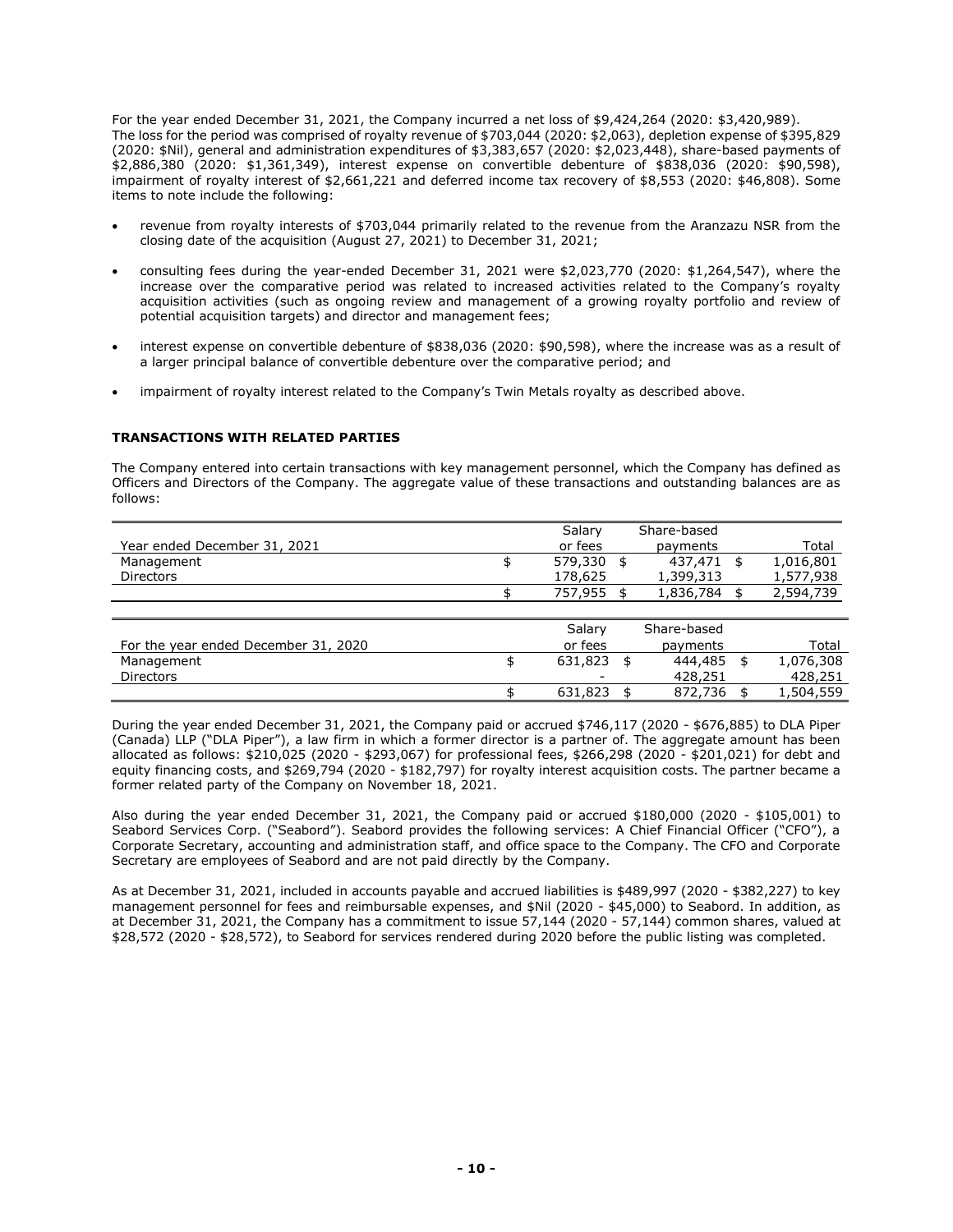# **COMMITMENTS**

As at December 31, 2021, the Company may be required to make payments related to its royalty interests, including milestone payments subject to certain achievements being met related to these royalty acquisitions:

- NuevaUnión: US\$3,000,000 upon achievement of commercial production to be paid in cash and common shares of the Company;
- Twin Metals: US\$4,000,000 payable in cash and common shares upon the completion of certain milestones with respect to the project;
- Janice Lake: \$1,000,000 in cash upon the completion of a bankable feasibility study or the commencement of commercial production on the property; and a further \$1,000,000 in common shares of the Company if the projected annual production of the property is at least 30,000 tonnes of contained copper for a minimum of 10 years;
- Taca Taca: US\$4,000,000 due within 10 days after the date of the commencement of commercial production; and
- Vizcachitas: US\$6,000,000 upon achievement of certain project milestones payable in common shares of the Company.

For further details, please refer to the Company's financial statements for the year ended December 31, 2021 on SEDAR at [www.sedar.com.](http://www.sedar.com/)

## **OFF BALANCE SHEET ARRANGEMENTS**

As of the date of this MD&A, the Company does not have any off-balance sheet arrangements that have, or are reasonably likely to have, a current or future effect on the results of operations or financial condition of the Company, including, and without limitation, such considerations as liquidity and capital resources.

# **EVENTS AFTER REPORTING DATE**

Subsequent to December 31, 2021, the Company:

- a) entered into a royalty purchase agreement to acquire a 0.135% NSR royalty on the Copper World and Rosemont copper projects in Arizona, USA owned by Hudbay Minerals Inc. (TSX: HBM). The total acquisition price of US\$5,463,236, is payable as follows:
	- a. \$1,261,853 (US\$992,647) cash paid on closing;
	- b. US\$500,000 paid through the issuance of 214,610 common shares of the Company with a fair market value of \$667,437;
	- c. US\$992,647 in cash (the "deferred cash payment") due on or before the earlier of January 26, 2023 and 30 days after the Company completes a single equity financing resulting in aggregate net proceeds of at least US\$10,000,000;
	- d. US\$2,977,942 in cash (the "final payment") due 30 days following the later of 12 months after the announcement of full-scale production and the receipt of the first three royalty payments under the agreement;
- b) completed a drawdown of an additional \$1,500,000 under the Company's existing amended and restated convertible loan facility with Beedie (Note 7). The drawdown is convertible by Beedie into common shares of the Company at a conversion price of \$3.51 per common share, accrues interest at 8.00% per annum and matures on October 7, 2024.
- c) issued 154,600 common shares in the ATM equity program for gross proceeds of \$526,839 and with aggregate share issuance costs paid and/or accrued of \$13,171;
- d) issued 40,998 common shares of the exercise of 40,998 warrants for proceeds of \$20,499;
- e) issued 113,900 common shares pursuant to the vesting of 113,900 RSUs;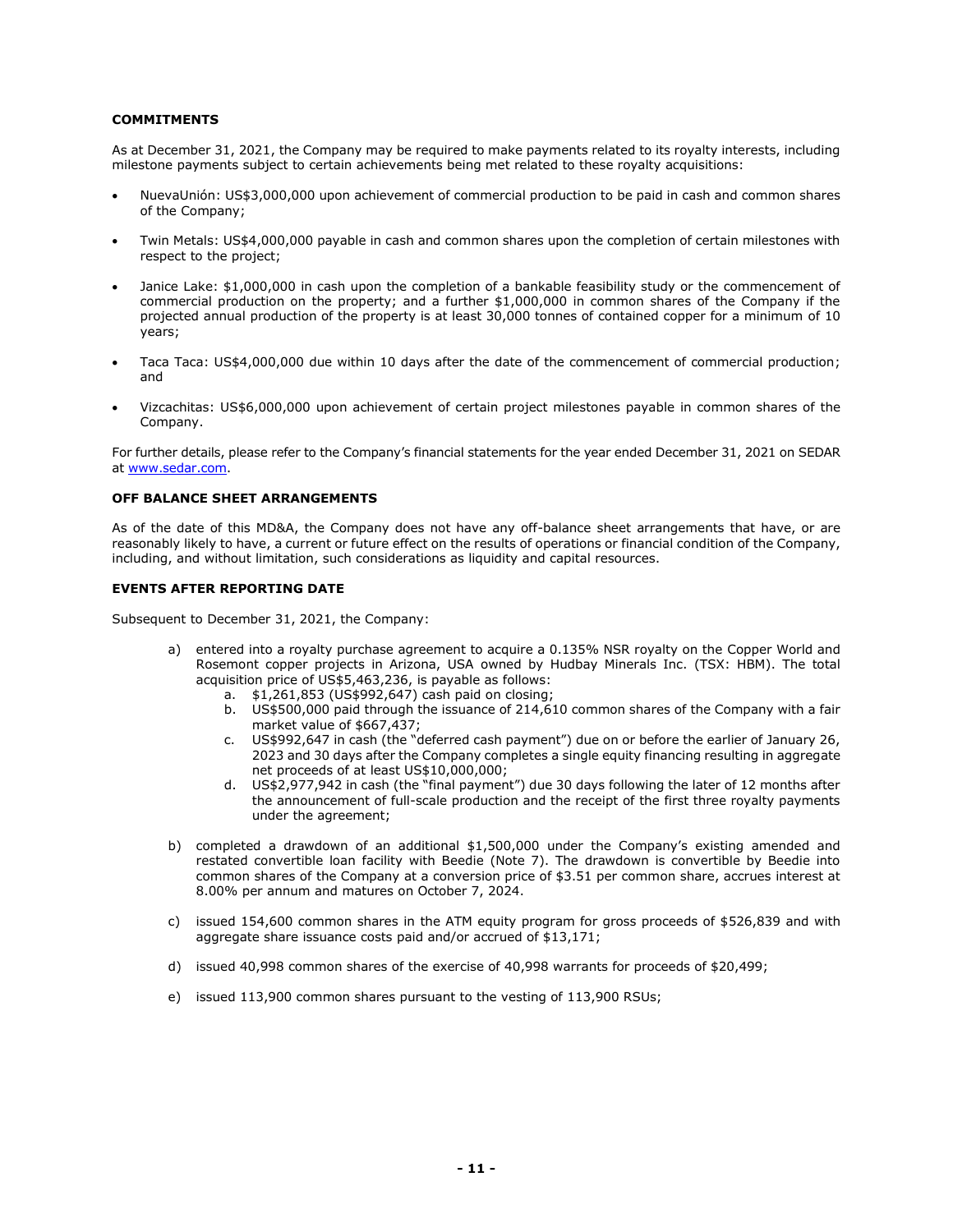## **OUTSTANDING SHARE DATA**

The Company's authorized share capital consists of an unlimited number of common shares and preferred shares without par value. As at the date of this MD&A, the Company has 84,915,702 common shares issued and outstanding. There are also 4,180,000 stock options with expiry dates ranging from March 1, 2024 to August 27, 2026, Nil warrants outstanding, and 1,191,100 RSUs with vesting dates up to February 26, 2024.

### **ACCOUNTING PRONOUNCEMENTS**

## **Accounting standards adopted during the year**

Please refer to the Company's financial statements for the year ended December 31, 2021 on SEDAR at [www.sedar.com.](http://www.sedar.com/)

#### **Accounting pronouncements not yet effective**

Please refer to the Company's financial statements for the year ended December 31, 2021 on SEDAR at [www.sedar.com.](http://www.sedar.com/)

## **CRITICAL ACCOUNTING ESTIMATES AND JUDGEMENTS**

The preparation of the financial statements in conformance with IFRS requires management to make estimates, judgments and assumptions that affect the application of accounting policies and the reported amounts of assets, liabilities, income and expenses. Actual results may differ from these estimates. Estimates and underlying assumptions are reviewed on an ongoing basis. Revisions to accounting estimates are recognized in the period in which the estimates are revised and in any future periods affected. The Company's significant accounting policies and estimates are disclosed in Note 2 of the annual financial statements for the year ended December 31, 2021.

## **RISK AND CAPITAL MANAGEMENT: FINANCIAL INSTRUMENTS**

Please refer to the Company's financial statements for the year ended December 31, 2021 on SEDAR at [www.sedar.com.](http://www.sedar.com/)

## **QUALIFIED PERSON**

Technical information contained in this MD&A has been reviewed and approved by Christian Rios, AIPG Certified Professional Geologist, Advisor to Nova and a Qualified Person as defined in National Instrument 43-101 Standards of Disclosure for Mineral Projects.

## **RISKS FACTORS**

The Company's ability to generate revenues and profits from its natural resource properties is subject to a number of risks and uncertainties. For a full discussion on the risk factors affecting the Company, please refer to the Company's Long Form Non-Offering Prospectus dated August 14, 2020, which is available on SEDAR at [www.sedar.com.](http://www.sedar.com/)

#### **Changes in commodity prices that underlie royalties**

The price of Nova's common Shares may be significantly affected by declines in commodity prices. The revenue derived by Nova from its asset portfolio will be significantly affected by changes in the market price of commodities that underlie the royalties or other investments or interests of Nova. Nova's revenue is particularly sensitive to changes in the price of metals that are the subject of the royalties, including nickel, copper, cobalt, tin, lithium, graphite, lead and zinc (the "Royalty Commodities"). Any future cash flow derived from our royalties are 100% dependent on the future price of the Royalty Commodities. The price of Royalty Commodities fluctuate daily and are affected by factors beyond the control of Nova, including levels of supply and demand, industrial development, inflation and interest rates, the U.S. dollar's strength and geo-political events and global health pandemics. External economic factors that affect commodity prices can be influenced by changes in international investment patterns, monetary systems and political developments.

## **COVID-19 pandemic**

The impact of the current COVID-19 pandemic may significantly impact Nova. The current COVID-19 (coronavirus) global health pandemic is significantly impacting the global economy and commodity and financial markets. The full extent and impact of the COVID-19 pandemic is unknown and to date has included extreme volatility in financial markets, a slowdown in economic activity, extreme volatility in commodity prices (including the Royalty Commodities) and has raised the prospect of an extended global recession. As well, as efforts are undertaken to slow the spread of the COVID-19 pandemic, the operation and development of mining projects may be impacted. To date,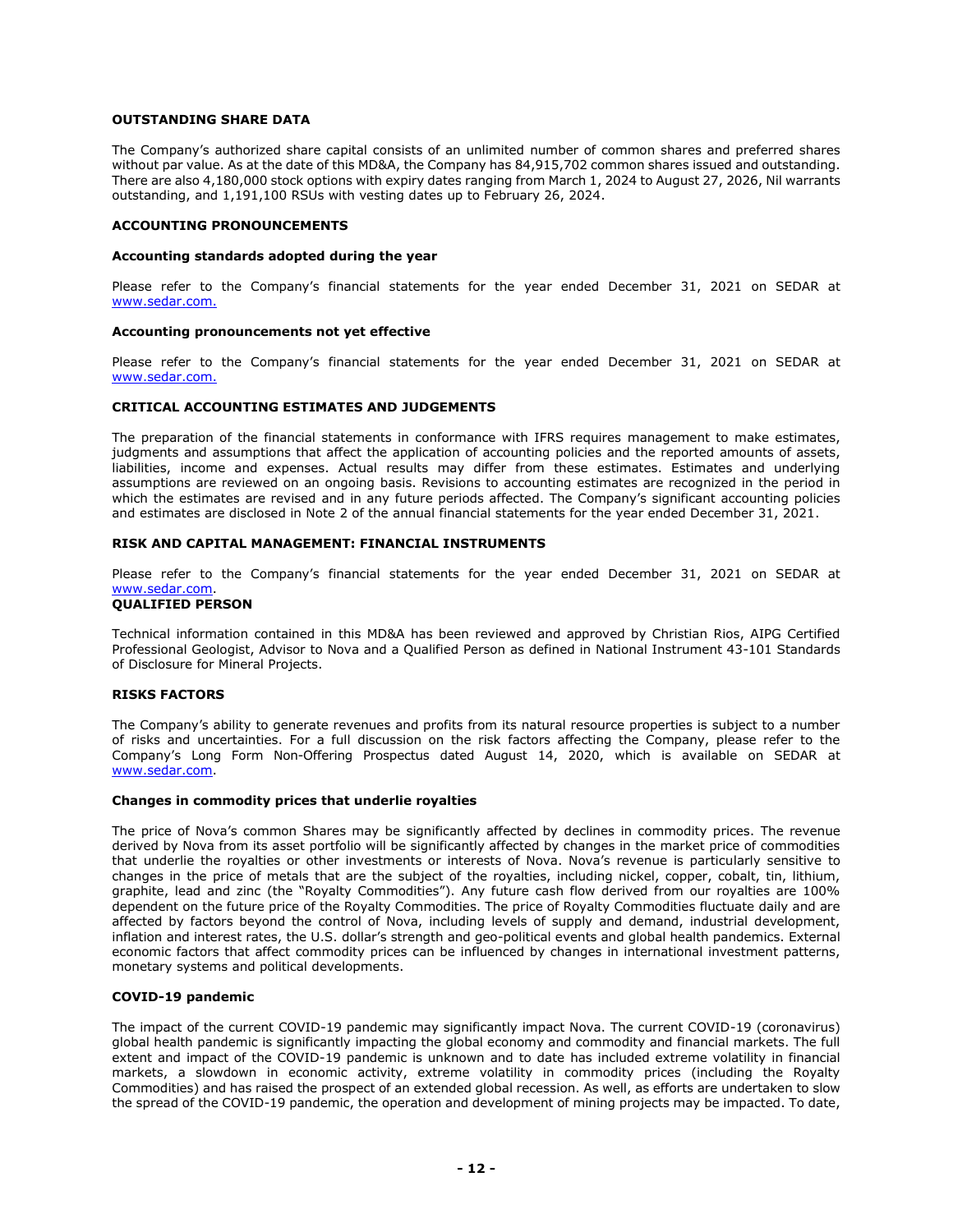a number of mining projects have been suspended as cases of COVID-19 have been confirmed, for precautionary purposes or as governments have declared a state of emergency or taken other actions. If the operation or development of one or more of the properties in which Nova holds a royalty, stream or other interest and from which it receives or expects to receive significant revenue is suspended, it may have a material adverse impact on Nova's profitability, results of operations, financial condition and the trading price of Nova's securities. The broader impact of the COVID-19 pandemic on investors, businesses, the global economy or financial and commodity markets may also have a material adverse impact on Nova's profitability, results of operations, financial conditions and the trading price of Nova's securities upon listing on the TSX-V. All commodities, by their nature, are subject to wide price fluctuations and future material price declines will result in a decrease in revenue and may cause a suspension or termination of production by relevant operators, which would result in a complete cessation of revenue from applicable royalties. Even if Nova worked to ensure a diversification of commodities that underlie its royalties, the commodity market trends are cyclical in nature and a general downturn in commodity prices could result in a significant decrease in overall revenue.

# **Nova has no control over mining operations**

Nova is not directly involved in the operation of mines. The revenue Nova may derive from its portfolio of royalty assets is based entirely on production from third-party mine owners and operators. Nova is a party to copper and nickel royalty agreements produced by certain mines and operations and operations, however, Nova will not have a direct interest in the operation or ownership of those mines and projects. The owners and operators generally will have the power to determine the manner in which the properties are exploited, including decisions to expand, continue or reduce, suspend or discontinue production from a property, decisions about the marketing of products extracted from the property and decisions to advance exploration efforts and conduct development of non-producing properties. The interests of third-party owners and operators and those of Nova in respect of a relevant project or property may not always be aligned. The inability of Nova to control the operations for the properties in which it has a royalty or other interest may result in a material adverse effect on the profitability of Nova, the results of operations of Nova and its financial condition. Except in a limited set of circumstances as may be specified in a specific royalty, Nova will not receive compensation if a specific mine or operation fails to achieve or maintain production or if the specific mine or operation is closed or discontinued. In addition, a number of mining operations in respect of which Nova holds a royalty interest ("Mining Operations") are currently in exploration stage and may not commence commercial production and there can be no assurance that if such operations do commence production that they will achieve profitable and continued production levels.

In addition, the owners or operators may take action contrary to policies or objectives of Nova; be unable or unwilling to fulfill their obligations under their agreements with Nova; have difficulty obtaining or be unable to obtain the financing necessary to move projects forward; or experience financial, operational or other difficulties, including insolvency, which could limit the owner or operator's ability to perform its obligations under arrangements with Nova. Nova is also subject to the risk that a specific mine or project may be put on care and maintenance or have its operations suspended, on both a temporary or permanent basis.

The owners or operators of the projects or properties in which Nova holds a royalty interest may from time to time announce transactions, including the sale or transfer of the projects or of the operator itself, over which Nova has little or no control. If such transactions are completed it may result in a new operator controlling the project, who may or may not operate the project in a similar manner to the current operator which may positively or negatively impact Nova. If any such transaction is announced, there is no certainty that any such transaction will be completed, or completed as announced, and any consequences of such non-completion on Nova may be difficult or impossible to predict.

Nova is subject to the risk that Mining Operations may shut down on a temporary or permanent basis due to issues including but not limited to economic conditions, lack of financial capital, flooding, fire, weather related events, mechanical malfunctions, community or social related issues, social unrest, the failure to receive permits or having existing permits revoked, collapse of mining infrastructure including tailings ponds, expropriation and other risks. These issues are common in the mining industry and can occur frequently. There is a risk that the carrying values of Nova's assets may not be recoverable if the mining companies operating the Mining Operations cannot raise additional finances to continue to develop those assets. The exact effect of these factors cannot be accurately predicted, but the combination of these factors may result in the Mining Operations becoming uneconomic resulting in their shutdown and closure. Nova is not entitled to purchase gold, other commodities, receive royalties or other economic benefit from the Mining Operations if no gold or other commodities are produced from the Mining Operations.

## **Limited access to data and disclosure**

As a royalty holder, the Company has limited access to data on the operations or to the actual properties themselves. This could affect its ability to assess the performance of the royalty or other interest. This could result in deviations in cash flow from that which is anticipated by the Company. In addition, some royalty, stream, or non-operating interests may be subject to confidentiality arrangements which govern the disclosure of information with regard to said royalty, stream, or other production-base interest and, as such, the Company may not be in a position to publicly disclose non-public information with respect to certain royalty, stream, or non-operating interests. The limited access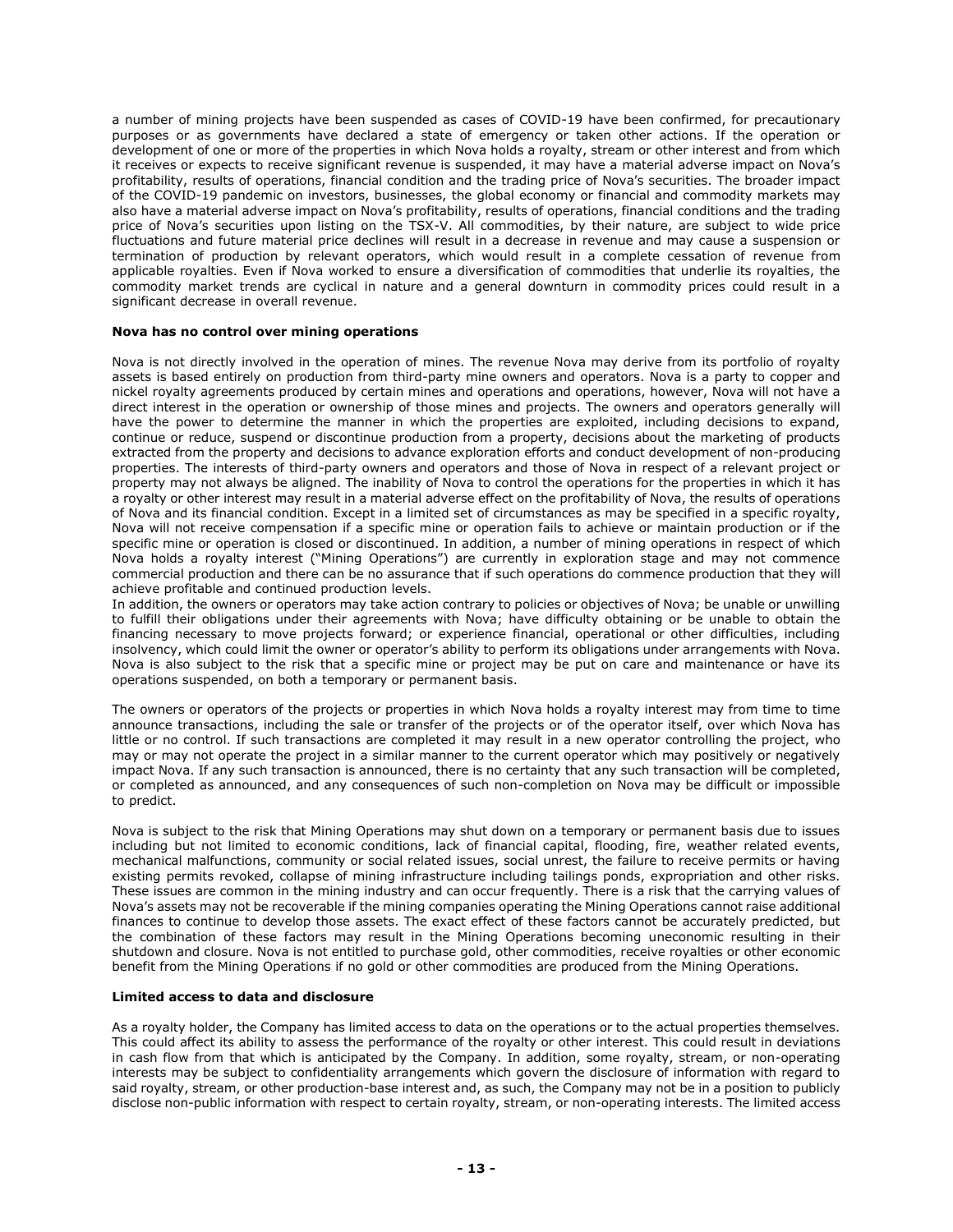to data and disclosure regarding the operations of the properties in which the Company has an interest, may restrict the Company's ability to enhance its performance which may result in a material and adverse effect on the Company's profitability, results of operations, cash flows, financial condition, and trading price of Nova securities. Although when creating new royalty or stream agreements, management attempts to obtain these rights, there is no assurance that such efforts will be successful.

# **Variations in foreign exchange rates**

Foreign exchange rates have seen significant fluctuation in recent years. A depreciation in the value of the Canadian Dollar against one or more of the currencies in which Nova receives payments under the royalties could have a material adverse effect on the profitability of Nova, its results of operations and financial condition.

Nova's revenue, expenses and financial position may be impacted by fluctuations in foreign exchange rates as payments in foreign currencies are translated into Canadian Dollars. Nova has not hedged its exposure to currency fluctuations.

The operations of Nova are subject to foreign currency fluctuations and inflationary pressures, which may have a material adverse effect on the profitability of Nova, its result of operations and financial condition. There can be no assurance that the steps taken by management to address such fluctuations will eliminate the adverse effects and Nova may suffer losses due to adverse foreign currency fluctuations.

# **Delay receiving or failure to receive payments**

Nova is dependent to a large extent upon the financial viability and operational effectiveness of owners and operators of the relevant mines and mineral properties underlying Nova's royalties. Payments from production generally flow through the operator and there is a risk of delay and additional expense in receiving such revenues. Payments may be delayed by restrictions imposed by lenders, delays in the sale or delivery of products, the ability or willingness of smelters and refiners to process mine products, recovery by the operators of expenses incurred in the operation of the royalty properties, the establishment by the operators of reserves for such expenses or the insolvency of the operator. Nova's rights to payment under the royalties must, in most cases, be enforced by contract without the protection of the ability to liquidate a property. This inhibits Nova's ability to collect amounts owing under its royalties upon a default. Additionally, some agreements may provide limited recourse in particular circumstances which may further inhibit Nova's ability to recover or obtain equitable relief in the event of a default under such agreements. In the event of a bankruptcy of an operator or owner, it is possible that an operator may claim that Nova should be treated as an unsecured creditor and, therefore, have a limited prospect for full recovery of revenue and a possibility that a creditor or the operator may claim that the royalty agreement should be terminated in the insolvency proceeding. Failure to receive payments from the owners and operators of the relevant properties or termination of Nova's rights may result in a material and adverse effect on Nova's profitability, results of operations and financial condition.

# **Errors in calculations of royalty/stream payments and retroactive adjustments**

The Company's royalty payments are calculated by the operators of the properties on which the Company has royalties based on the reported production. Each owner or operator's calculation of our royalty payments is subject to and dependent upon the adequacy and accuracy of its production and accounting functions, and errors may occur from time to time in the calculations made by an owner or operator. Certain royalty agreements require the operators to provide the Company with production and operating information that may, depending on the completeness and accuracy of such information, enable the Company to detect errors in the calculation of royalty payments that it receives. The Company does not, however, have the contractual right to receive production information for all of its royalty, stream, and similar production-based interests. As a result, the Company's ability to detect royalty payment errors through its royalty monitoring program and its associated internal controls and procedures is limited, and the possibility exists that the Company will need to make retroactive royalty revenue adjustments. Some of the Company's royalty contracts provide the right to audit the operational calculations and production data for the associated royalty payments; however, such audits may occur many months following the recognition of such royalty revenue and may require the Company to adjust its revenue in later periods.

# **Strategy for acquisitions**

As Nova executes on its business plan it intends to seek to purchase additional royalties from third parties. Nova cannot offer any assurance that it can complete any acquisition or proposed business transactions on favourable terms or at all, or that any completed acquisitions or proposed transactions will benefit Nova.

At any given time, Nova may have various types of transactions and acquisition opportunities in various stages of review, including submission of indications of interest and participation in discussions or negotiations in respect of such transactions. This process also involves the engagement of consultants and advisors to assist in analyzing particular opportunities. Any such acquisition or transaction could be material to Nova and may involve the issuance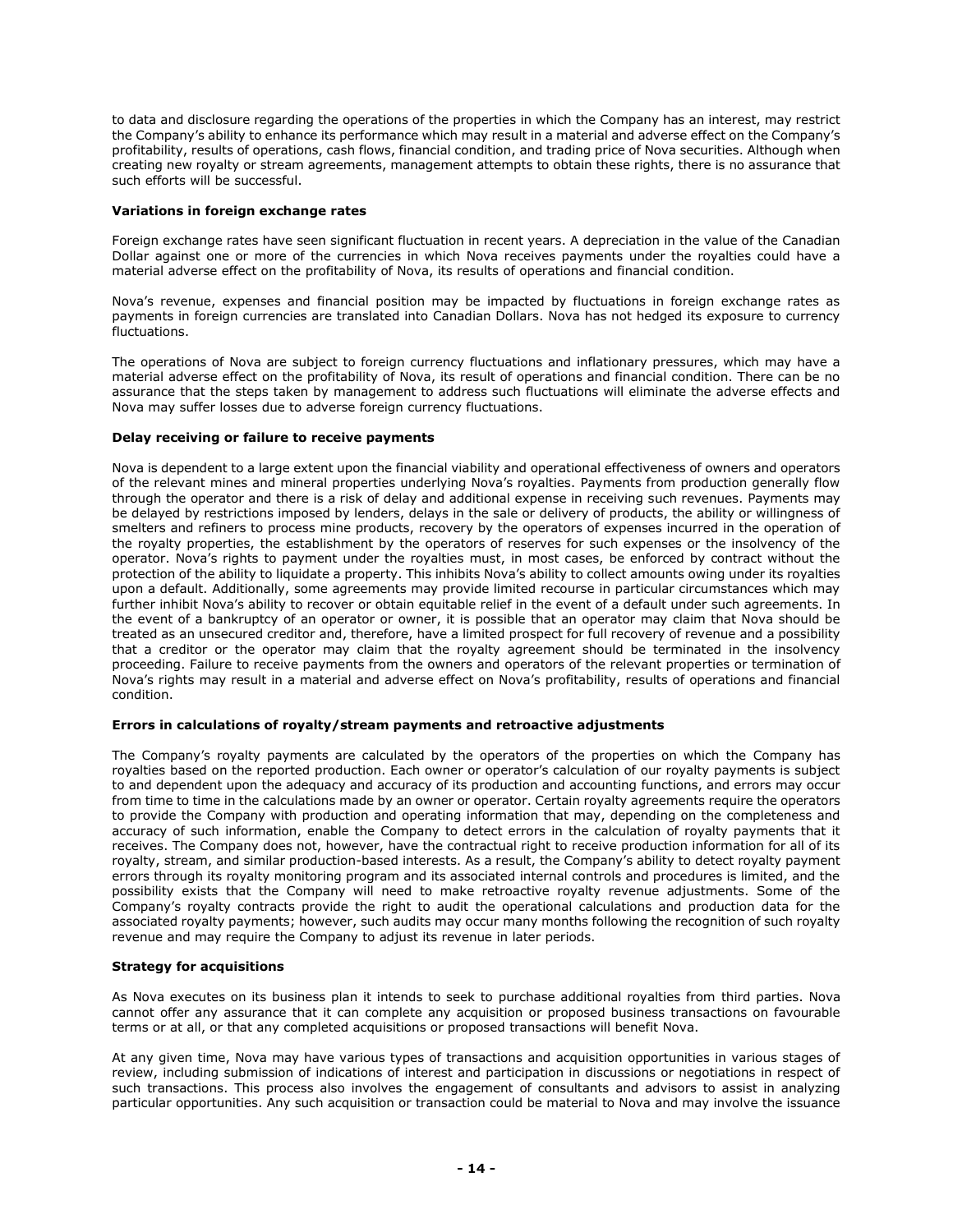of securities by Nova to fund any such acquisition. Any such issuance of securities may result in substantial dilution to existing shareholders and may result in the creation of new control positions. In addition, any such acquisition or other royalty transaction may have other transaction specific risks associated with it, including risks related to the completion of the transaction, the project operators or the jurisdictions in which assets may be acquired.

Additionally, Nova may consider opportunities to restructure its royalties where it believes such a restructuring may provide a long-term benefit to Nova, even if such restructuring may reduce near-term revenues or result in Nova incurring transaction related costs. Nova may enter into one or more acquisitions, restructurings or other royalty transactions at any time.

### **Construction, development, and/or expansion on underlying properties**

Some projects or properties in which the Company holds a royalty, stream, or other production-base interest in are in the permitting, construction, development, and/or expansion stage and such projects are subject to numerous risks, including, but not limited to delays in obtaining equipment, materials and services essential to the construction and development of such projects in a timely manner, delays or

inability to obtain required permits, changes in environmental or other regulations, currency exchange rates, labour shortages, cost escalations and fluctuations in metal prices. There can be no assurance that the owners or operators of such projects will have the financial, technical and operational resources to complete permitting, construction, development, and/or expansion of such projects in accordance with current expectations or at all.

## **Project operators may not respect contractual obligations**

Royalties and other interests in properties or projects are contractual in nature. Parties to contracts do not always honour contractual terms and contracts themselves may be subject to interpretation or technical defects. To the extent grantors of royalties and other interests do not abide by their contractual obligations, Nova may be forced to take legal action to enforce its contractual rights. Such litigation may be time consuming and costly and there is no guarantee of success. Further, any such litigation may also be required to be pursued in foreign jurisdictions. Any pending proceedings or actions or any decisions determined adversely to Nova, may have a material and adverse effect on Nova's profitability, results of operations, financial condition and the trading price of the common shares of Nova.

### **Unknown defects**

A defect in a royalty or the underlying contract may arise to defeat or impair the claim of Nova to such royalty. Unknown defects in a royalty may result in a material and adverse effect on Nova's profitability, results of operations, financial condition and the trading price of Nova securities.

## **Mineral resource and mineral reserve estimates**

Mineral reserve and or mineral resource estimates for a specific mine or project may not be correct. The figures for mineral resources and mineral reserves in this MD&A are estimates only and were obtained from public disclosure in respect of the properties. There can be no assurance that estimated mineral reserves and mineral resources will ever be recovered or recovered at the rates as estimated. Mineral reserve and mineral resource estimates are based on sampling and geological interpretation, and, are uncertain because samples used may not be representative. Mineral reserve and mineral resource estimates require revision (either to demonstrate an increase or decrease) based on production from the mine or project. The fluctuations of commodity prices and production costs, as well as changes in recovery rates, may render certain mineral reserves and mineral resources uneconomic and may result in a restatement of estimated reserves and/or mineral resources.

Mineral resources that are not mineral reserves do not have demonstrated economic viability. Due to the uncertainty of inferred mineral resources, there is no assurance that inferred mineral resources will be upgraded to proven and probable mineral reserves as a result of continued exploration.

## **Litigation affecting underlying properties**

Potential litigation may arise on a property on which Nova holds or has a royalty interest (for example, litigation between joint venture partners or between operators and original property owners or neighbouring property owners). As a royalty holder, Nova will not generally have any influence on the litigation and will not generally have access to data. Any such litigation that results in the cessation or reduction of production from a property (whether temporary or permanent) could have a material and adverse effect on Nova's profitability, results of operations, financial condition and the trading price of the common shares of Nova.

#### **Dependence on key personnel**

Nova is dependent on the services of a small number of key management personnel. The ability of Nova to manage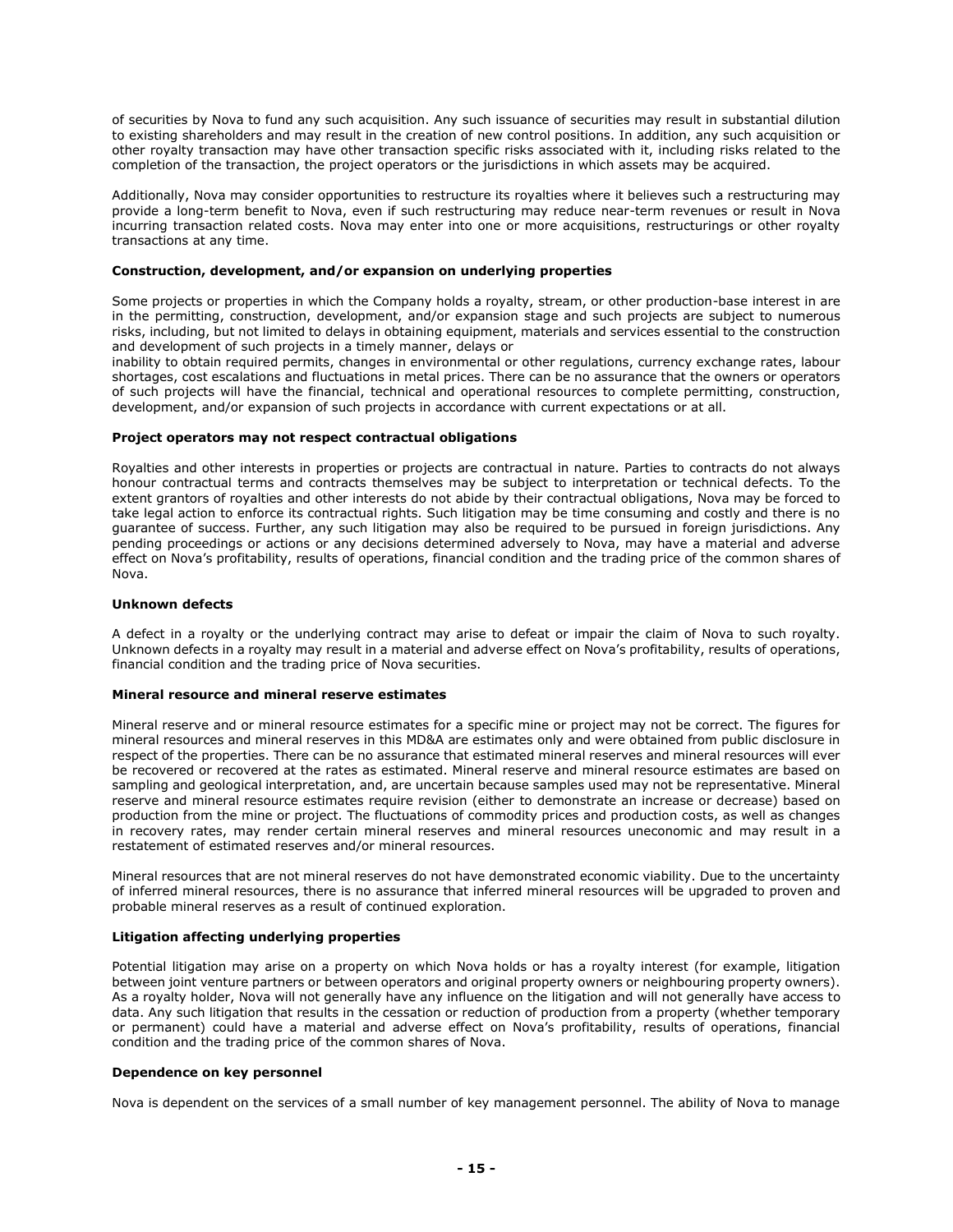its activities and its business will depend in large part on the efforts of these individuals. There can be no assurance that Nova will be successful in engaging or retaining key personnel. The loss of the services of a member of the management of Nova could have a material adverse effect on the Company. From time to time, Nova may also need to identify and retain additional skilled management and specialized technical personnel to efficiently operate its business. The number of persons skilled in the acquisition of royalties is limited and competition for such persons is intense. Recruiting and retaining qualified personnel is critical to the success of Nova and there can be no assurance that Nova will be successful in recruiting and retaining the personnel it needs to successfully operate its business. If Nova is not successful in attracting and retaining qualified personnel, the ability of Nova to execute on its business model and strategy could be affected, which could have a material and adverse impact on its profitability, results of operations and financial condition.

## **Dependence on operators' employees**

Production from the properties in which Nova holds an interest depends on the efforts of operators' employees. There is competition for persons with mining expertise. The ability of the owners and operators of such properties to hire and retain geologists and persons with mining expertise is key to those operations. Further, relations with employees may be affected by changes in the scheme of labour relations that may be introduced by the relevant governmental authorities in the jurisdictions in which those operations are conducted. Changes in such legislation or otherwise in the relationships of the owners and operators of such properties with their employees may result in strikes, lockouts or other work stoppages, any of which could have a material adverse effect on such operations, results of operations and financial condition of Nova. If these factors cause the owners and operators of such properties to decide to cease production at one or more of the properties, such decision could have a material adverse effect on the business and financial condition of Nova.

# **Conflicts of interest**

Certain of the directors and officers of the Company also serve as directors or officers of, or have significant shareholdings in, other companies involved in precious metals royalty and streaming business, to the extent that such other companies may engage in transactions or participate in the same ventures in which the Company participates, or in transactions or ventures in which the Company may seek to participate, the directors and officers of the Company may have a conflict of interest in negotiating and concluding terms respecting the extent of such participation. In all cases where directors and officers have an interest in other companies, such other companies may also compete with Nova for the acquisition of royalty, stream, or non-operating interests. Such conflicts of the directors and officers may result in a material and adverse effect on Nova's profitability, results of operations, cash flows, financial condition, and the trading price of Nova securities.

# **Future financing; future securities issuances**

There can be no assurance that Nova will be able to obtain adequate financing in the future or that the terms of such financing will be favourable. Failure to obtain such additional financing could impede the funding obligations of Nova or result in delay or postponement of further business activities which may result in a material and adverse effect on Nova's profitability, results of operations and financial condition. Nova may require new capital to continue to grow its business and there are no assurances that capital will be available when needed, if at all. It is likely that, at least to some extent, such additional capital will be raised through the issuance of additional equity, which could result in dilution to shareholders.

## **Changes in tax laws impacting Nova**

There can be no assurance that new tax laws, regulations, policies or interpretations will not be enacted or brought into being in the jurisdictions where Nova has interests that could have a material adverse effect on Nova. Any such change or implementation of new tax laws or regulations could adversely affect Nova's ability to conduct its business. No assurance can be given that new taxation rules or accounting policies will not be enacted or that existing rules will not be applied in a manner which could result in the profits of Nova being subject to additional taxation or which could otherwise have a material adverse effect on the profitability of Nova, Nova's results of operations, financial condition and the trading price of the common shares of Nova. In addition, the introduction of new tax rules or accounting policies, or changes to, or differing interpretations of, or application of, existing tax rules or accounting policies could make royalties or other investments by Nova less attractive to counterparties. Such changes could adversely affect the ability of Nova to acquire new assets or make future investments.

## **Evolving corporate governance and public disclosure regulations**

Nova is subject to changing rules and regulations promulgated by a number of United States and Canadian governmental and self-regulated organizations, including the United States Securities and Exchange Commission, the Canadian Securities Administrators, the exchanges listing Nova's securities, and the Financial Accounting Standards Board. These rules and regulations continue to evolve in scope and complexity making compliance more difficult and uncertain. Nova's efforts to comply with these and other new and existing rules and regulations have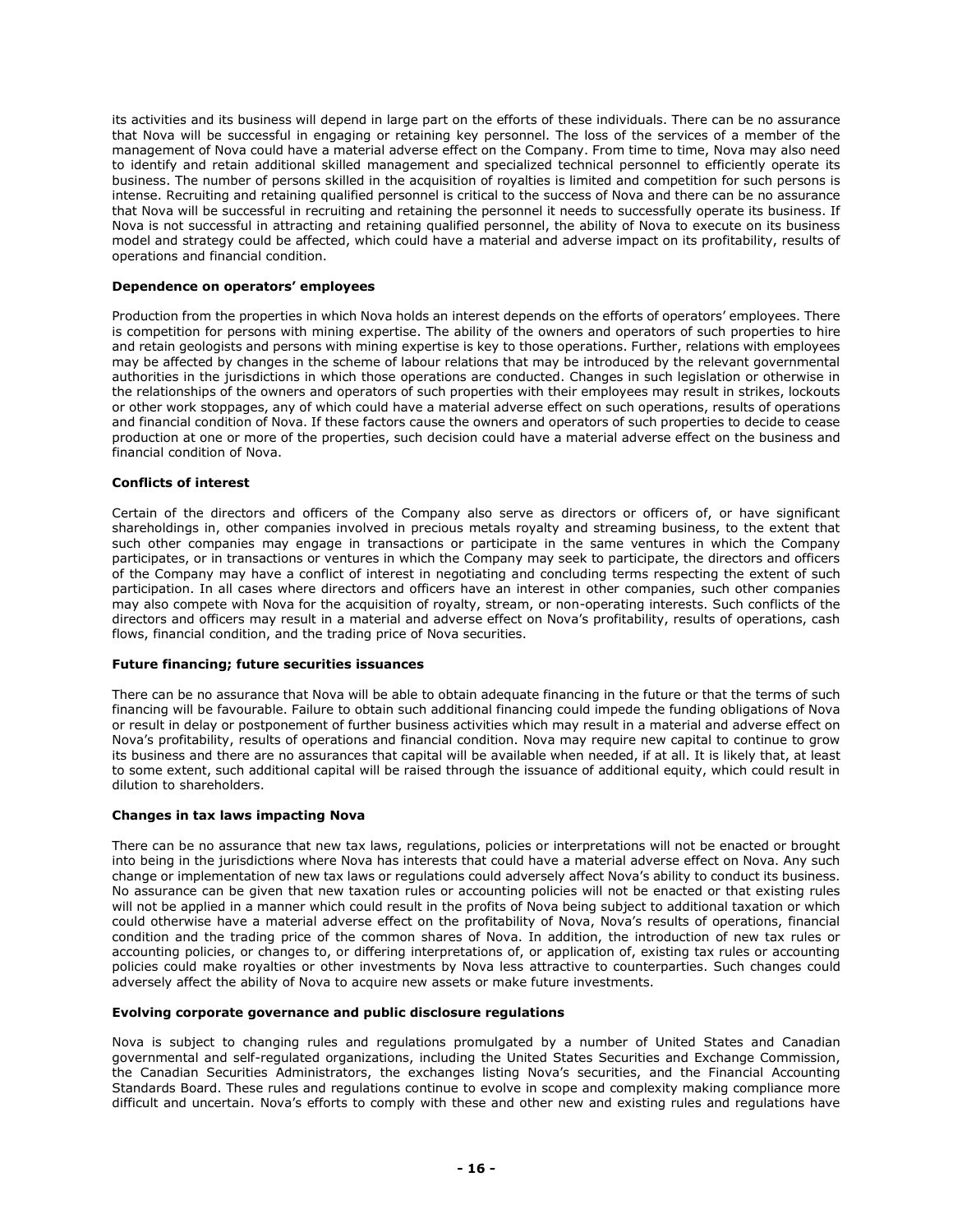resulted in, and are likely to continue to result in, increased general and administrative expenses and a diversion of management time and attention from revenue-generating activities to compliance activities.

# **Foreign jurisdictions and political risks**

Several of the Company's royalty interests relate to properties outside of Canada, including in Latin America. In addition, future investments may expose the Company to new jurisdictions. The ownership, development, and operation of these properties and the mines and projects thereupon by their owners and operators are subject to the risks normally associated with conducting business in foreign countries. These risks include, depending on the country, nationalization and expropriation, social unrest and political instability, less developed legal and regulatory systems, uncertainties in perfecting mineral titles, trade barriers, exchange controls and material changes in taxation. These risks may, among other things, limit or disrupt the ownership, development or operation of properties, mines or projects in respect of which the Company holds royalty and similar production-based interests, restrict the movement of funds, or result in the deprivation of contractual rights or the taking of property by nationalization or expropriation without fair compensation. The Company applies various methods, where practicable, to identify, assess and, where possible, mitigate these risks prior to entering into stream and royalty agreements. Such methods generally include: conducting due diligence on the political, social, legal and regulatory systems and on the ownership, title and regulatory compliance of the properties subject to the royalty or stream interest; engaging experienced local counsel and other advisors in the applicable jurisdiction; negotiating where possible so that the applicable royalty or stream agreement contains appropriate protections, representations, warranties and, in each case as the Company deems necessary or appropriate in the circumstances, all applied on a risk adjusted basis. There can be no assurance, however, that the Company will be able to identify or mitigate all risks relating to holding royalty and similar production-based interests in respect of properties, mines and projects located in foreign jurisdictions, and the occurrence of any of the factors and uncertainties described above could have a material adverse effect on Nova's profitability, results of operations, cash flows, financial condition, and trading price of Nova securities.

There is sovereign risk in investing in foreign countries, including the risk that the resource concessions may be susceptible to revision or cancellation by new laws, may not be renewed as anticipated or may otherwise be adversely impacted by changes in direction by the government in question. It is possible that changes in applicable laws, regulations, or in their enforcement or regulatory interpretation could result in adverse changes to mineral or oil & natural gas operations. These are matters over which Nova has no control. There is no assurance that future political and economic conditions in such countries will not result in the adoption of different policies or attitudes respecting the development and ownership of resources. Any such changes in policy or attitudes may result in changes in laws affecting ownership of assets, land tenure and resource concessions, licensing fees, taxation, royalties, price controls, exchange rates, export controls, environmental protection, labour relations, foreign investment, nationalization, expropriation, repatriation of income and return of capital, which may affect both the ability to undertake exploration and development on, or production from, the properties in which the Company holds a royalty or other productionbase interest. In certain areas where Nova holds a royalty or other production-base interest, the regulatory environment is in a state of continuing change, and new laws, regulations and requirements may be retroactive in their effect and implementation. Any changes in governmental laws, regulations, economic conditions or shifts in political attitudes or stability are beyond the control of Nova and the owners and operators of the properties in which Nova has an interest and such changes may result in a material and adverse effect on Nova's profitability, results of operations, financial condition and the trading price of Nova securities. Additionally, Nova is indirectly exposed to the risks faced by the owners and operators of the properties in which Nova holds or will hold royalty, stream or similar production-based interests in foreign jurisdictions. These include risks related to political and economic instability, under-developed legal systems, inconsistencies in the application of local laws and other legal uncertainty, terrorism, military repression, political violence, crime, corruption, infectious diseases, unsophisticated infrastructure and inaccessibility.

## **Global financial conditions**

Global financial conditions have been characterized by ongoing volatility. Global financial conditions could suddenly and rapidly destabilize in response to future events, as government authorities may have limited resources to respond to future crises. Global capital markets have continued to display increased volatility in response to global events. Future crises may be precipitated by any number of causes, including natural disasters, pandemics, geopolitical instability, changes to energy prices or sovereign defaults.

Market events and conditions, including the disruptions in the international credit markets and other financial systems, in China, Japan and Europe, along with political instability in the Middle East and Russia and falling currency prices expressed in United States dollars have resulted in commodity prices remaining volatile. These conditions have also caused a loss of confidence in global credit markets, excluding the United States, resulting in the collapse of, and government intervention in, major banks, financial institutions and insurers and creating a climate of greater volatility, tighter regulations, less liquidity, widening credit spreads, less price transparency, increased credit losses and tighter credit conditions. Notwithstanding various actions by governments, concerns about the general condition of the capital markets, financial instruments, banks and investment banks, insurers and other financial institutions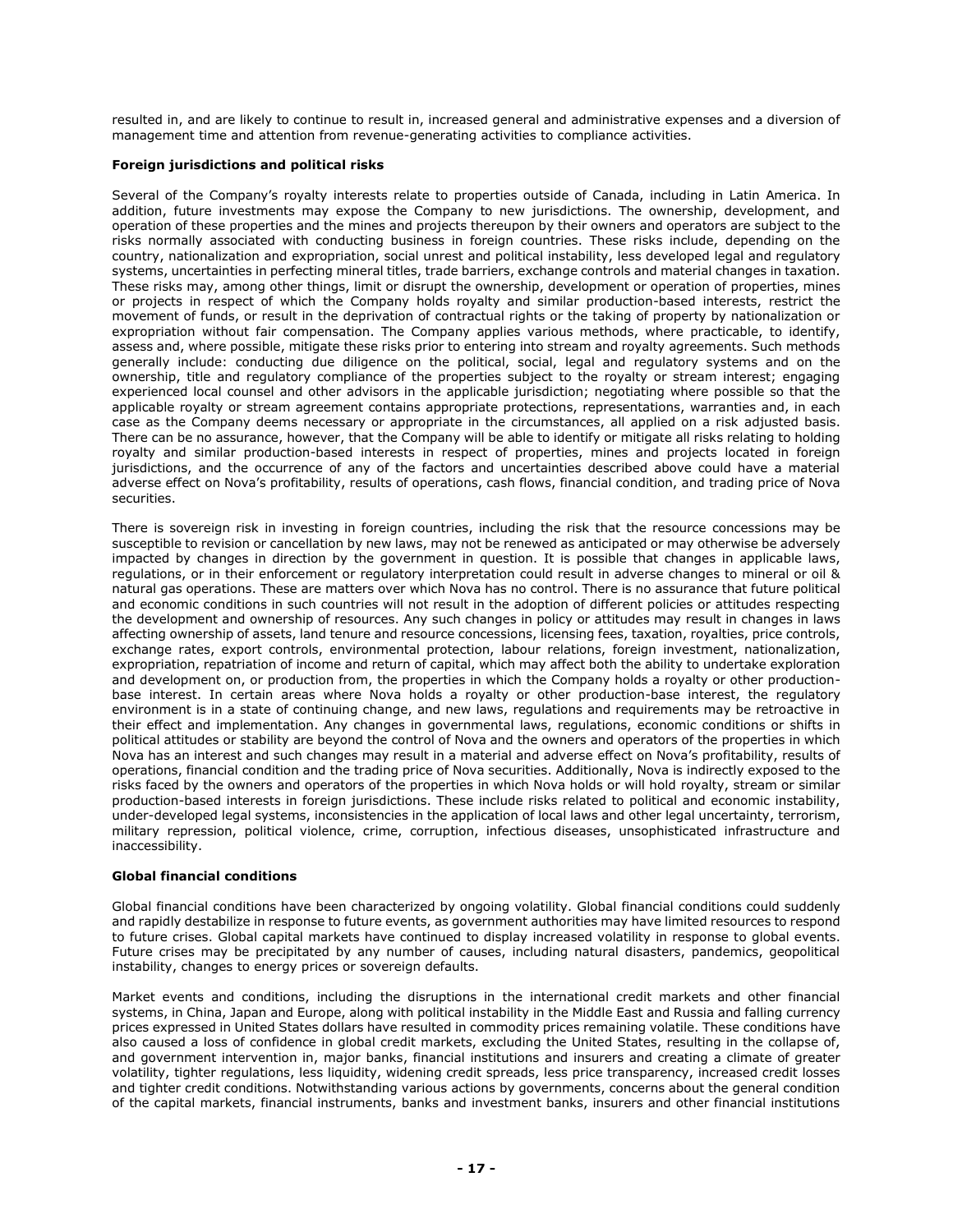caused the broader credit markets to be volatile and interest rates to remain at historical lows.

These events are illustrative of the effect that events beyond the Company's control may have on commodity prices, demand for metals, including gold, silver, copper, lead and zinc, availability of credit, investor confidence, and general financial market liquidity, all of which may adversely affect the Company's business. Global financial conditions have always been subject to volatility. Access to public financing has been negatively impacted by sovereign debt concerns in Europe and emerging markets, as well as concerns over global growth rates and conditions.

Any sudden or rapid destabilization of global economic conditions could negatively impact Nova's ability, or the ability of the operators of the properties in which Nova holds royalties or other interests, to obtain equity or debt financing or make other suitable arrangements to finance their projects.

These factors may impact the ability of Nova to obtain both debt and equity financing in the future and, if obtained, on terms favourable to Nova. Increased levels of volatility and market turmoil can adversely impact the operations of Nova and the value and the price of the common shares of the Company could be adversely affected.

## **CAUTIONARY STATEMENT ON FORWARD-LOOKING STATEMENTS**

This MD&A contains "forward-looking information" and "forward-looking statements" within the meaning of applicable Canadian securities legislation. The forward-looking statements herein are made as of the date of this MD&A only and the Company does not assume any obligation to update or revise them to reflect new information, estimates or opinions, future events or results or otherwise, except as required by applicable law.

Often, but not always, forward-looking statements can be identified by the use of words such as "plans", "expects", "is expected", "budgets", "scheduled", "estimates", "forecasts", "predicts", "projects", "intends", "targets", "aims", "anticipates" or "believes" or variations (including negative variations) of such words and phrases or may be identified by statements to the effect that certain actions "may", "could", "should", "would", "might" or "will" be taken, occur or be achieved. Forward-looking information in this MD&A includes, but is not limited to, statements with respect to future events or future performance of Nova, disclosure regarding any payments to be paid to Nova by property owners or operators of mining projects pursuant to net smelter returns and other royalty agreements of Nova, management's expectations regarding Nova's growth, results of operations, estimated future revenues, carrying value of assets, future dividends, and requirements for additional capital, production estimates, production costs and revenue, future demand for and prices of commodities, expected mining sequences, business prospects and opportunities, other statements regarding the impact of the COVID-19 pandemic and measures taken to reduce the spread of COVID-19 on the Company's operations and overall business, statements regarding the temporary duration of the COVID-19 pandemic. Such forward-looking statements reflect management's current beliefs and are based on information currently available to management.

Forward-looking statements involve known and unknown risks, uncertainties and other factors, which may cause the actual results, performance or achievements of the Company to be materially different from any future results, performance, or achievements expressed or implied by the forward-looking statements. A number of factors could cause actual events or results to differ materially from any forward-looking statements, including, without limitation: fluctuations in the prices of the primary commodities that drive royalty agreements; fluctuations in the value of the U.S. dollar and any other currency in which revenue may be generated, relative to the Canadian dollar; changes in national and local government legislation, including permitting and licensing regimes and taxation policies and the enforcement thereof; regulatory, political or economic developments in any of the countries where properties in which the Company holds a royalty interest are located or through which they are held, measures taken by the Company, governments or partner operators in response to the COVID-19 pandemic or otherwise that, individually or in the aggregate, materially affect the Company's ability to operate its business, risks related to the operators of the properties in which the Company holds a royalty interest, including changes in the ownership and control of such operators; influence of macroeconomic developments; business opportunities that become available to, or are pursued by the Company; reduced access to debt and equity capital; litigation; title, permit or license disputes related to interests on any of the properties in which the Company holds a royalty interest; whether or not the Company is determined to have "passive foreign investment company" ("PFIC") status as defined in Section 1297 of the United States Internal Revenue Code of 1986, as amended; the ability to maintain adequate controls as required by law; potential changes in Canadian tax treatment of offshore revenues (if any); excessive cost escalation as well as development, permitting, infrastructure, operating or technical difficulties on any of the properties in which the Company holds a royalty interest; the possibility that actual mineral content may differ from the reserves and resources contained in technical reports; rate and timing of production differences from resource estimates, other technical reports and mine plans; risks and hazards associated with the business of development and mining on any of the properties in which the Company holds a royalty interest, including, but not limited to unusual or unexpected geological and metallurgical conditions, slope failures or cave-ins, flooding and other natural disasters, terrorism, civil unrest or an outbreak of contagious diseases including COVID-19; the integration of acquired assets; as well as other factors identified and as described in more detail under the heading "Risk Factors" in this MD&A.